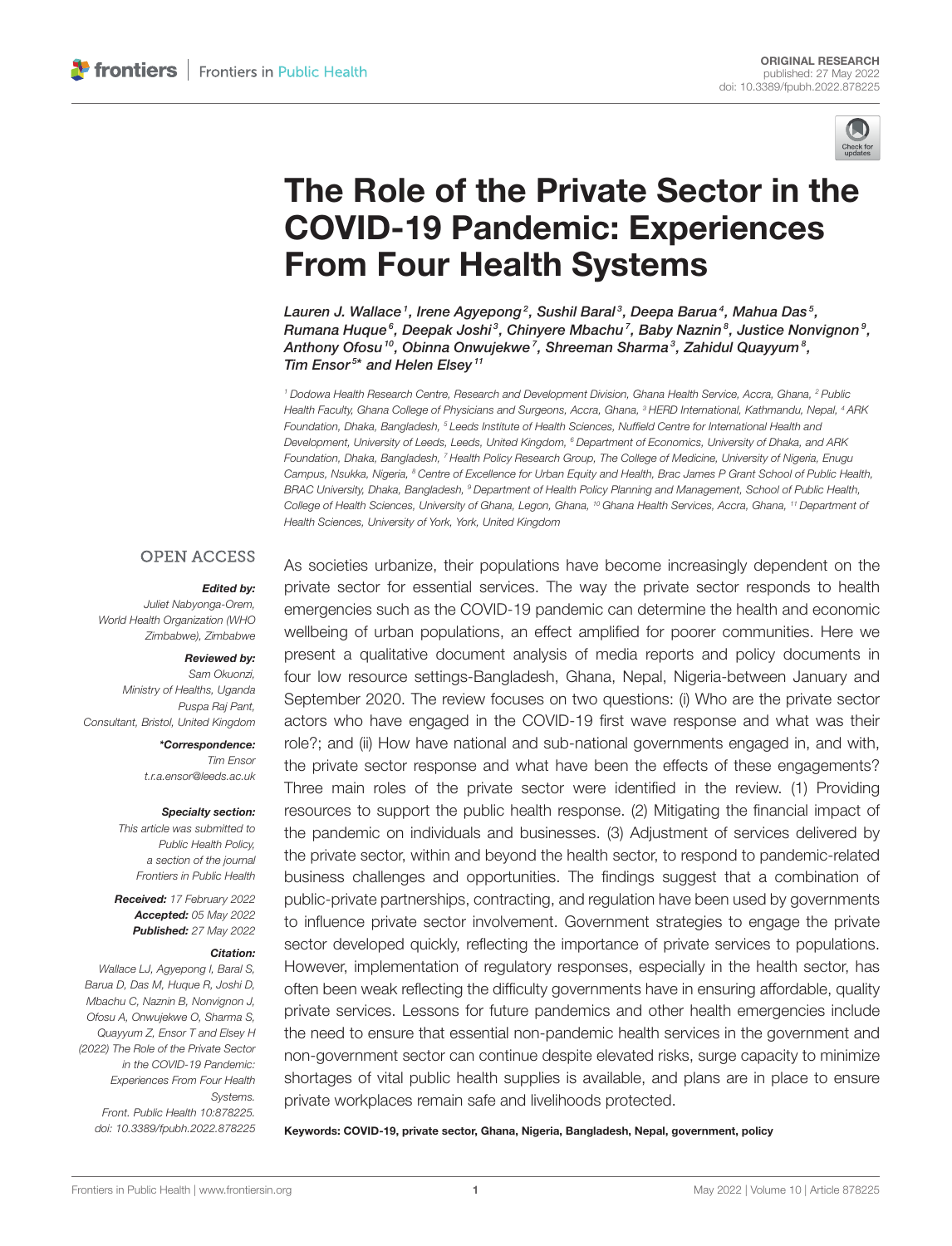# INTRODUCTION

Much of the initial impact of COVID-19 was on urban populations; the United Nations estimated that perhaps 95% of cases occurred in urban areas [\(1\)](#page-11-0). The livelihoods of the urban poor, particularly migrant workers and those working in the informal sector who are reliant on a daily-wages, were severely undermined by stringent lockdowns [\(2\)](#page-11-1). In urban settings, the population depend on the private sector for both health-care and their livelihoods. Evidence from Low and Middle Income Countries (LMICs) consistently shows private providers are more likely to be used by urban citizens, particularly women, than their rural counterparts [\(3,](#page-11-2) [4\)](#page-11-3). This is particularly true for poor households in urban areas who lack accessible public health-care and so are dependent on informal drug shops and pharmacies [\(4–](#page-11-3)[6\)](#page-11-4). Any disruption to the sector will have a substantial effect that is likely to be amplified for poorer communities. The World Health Organization's recent action plan to engage the private sector in the COVID-19 response highlights the global recognition of this issue [\(7\)](#page-11-5).

The private health-care sector in LMICs is characterized by diversity ranging from informal medicine sellers to services run by Non-Governmental Organizations (NGOs), and forprofit specialist hospitals [\(8\)](#page-11-6). Across all four countries, urban populations rely heavily on the private sector for health-care, for their livelihoods and provision of services and utilities. For example, on average in the four countries more than a fifth of deliveries in urban areas are in for-profit private facilities as compared to around 11% in rural areas [\(9](#page-11-7)[–12\)](#page-11-8). Greater urban reliance on the private sector for other reproductive, maternal and child health services is also recorded [\(3\)](#page-11-2). Urban households are also much more dependent on private sector employment than rural areas where family agriculture and small businesses are common; International Labor Organization (ILO) data suggest, for example, that urban workers are more than twice as likely as rural workers to be private sector employees across the four countries (derived from ILOSTAT [ilostat.ilo.org/data/\)](https://ilostat.ilo.org/data/).

A key lesson from the Ebola outbreak of 2014-16 in West Africa was the need for all actors within the health system, including the private sector to be mobilized in the response [\(13\)](#page-11-9). While previous research has focused on private sector health-care providers, the COVID-19 response has highlighted the need to understand the role of private actors outside the health sector and created a demand for innovative strategies and partnerships between the public and private sector [\(14\)](#page-11-10). At the same time, the pandemic has drawn attention to weaknesses in government's ability to plan and regulate private sector activity [\(15\)](#page-11-11). Given the disproportionate vulnerability of urban populations to COVID-19 and its social and economic impacts, understanding how to strengthen urban governance to deliver an effective response is vital.

We assess the way in which the private sector has acted in response to COVID-19 and seek to understand the Government's reaction to this response. We present findings of a policy and media review of the private sector response to the pandemic and government's interaction with this response in urban settings in four LMICs: Ghana, Nigeria, Nepal and Bangladesh. The private sector response was identified as a major theme a larger study undertaken in each country on the COVID-19 response in urban areas. The study was undertaken through a collaboration between CHORUS and CATALYSE projects. CHORUS (Community-led Responsive and Effective Urban Health Systems) is a research programme consortium focusing on urban health systems in the four study countries. CATALYSE (COVID-19 in West and Central African Health Systems) focuses on policy and systems responses to COVID-19 in West and Central Africa. The differences in rates of urbanization, disease burden and health system structures between the four countries provide valuable insights of relevance to rapidly growing cities across Africa and South Asia.

We focus on two related questions.

- 1. Who are the private sector actors (profit and not for profit) who have engaged in the COVID-19 first wave response and what was their role?
- 2. How have national and sub-national governments engaged in, and with the private sector response and what have been the effects of these engagements?

In the next section we describe the overall research methods used in the study followed by a results section that presents evidence on each research question. The final section discusses the results in the context both of the ongoing pandemic and future responses to public health emergencies. The short period of the research and rapidly evolving nature of the pandemic means that the accompanying recommendations are necessarily tentative.

# **METHODS**

# Study Design

The study design was a multiple case study of four low and middle income countries–Bangladesh, Ghana, Nepal and Nigeria. The case definition was "private sector engagement in national and sub-national governments' initial COVID-19 response." Sources of data were from a desk review of media reports and policy documents. A qualitative document analysis of media reports and policy documents was conducted in each of the four countries. Researchers reviewed, examined and interpreted data to gain meaning and empirical knowledge of the response to the first wave of COVID-19. The method for data collection, review and analysis followed the steps of document analysis recommended by Kayesa et al. [\(16\)](#page-11-12).

# Search and Retrieval Process

This article draws on a subset of information from a larger study that undertook detailed policy and media review to understand local governments' response to the first wave of the pandemic [\(17\)](#page-11-13). The time period of the review begins on the  $30<sup>th</sup>$  January 2020, when the WHO announced COVID-19 as a Public Health Emergency of International Concern and ends on 30<sup>th</sup> September 2020 [\(18\)](#page-11-14). All four teams retrieved news reports from websites of radio and televisions stations, and news agencies. A common list of research questions and search terms were agreed across the teams and written up as a concept note prior to the country work. Teams developed a list of keywords based on this list focusing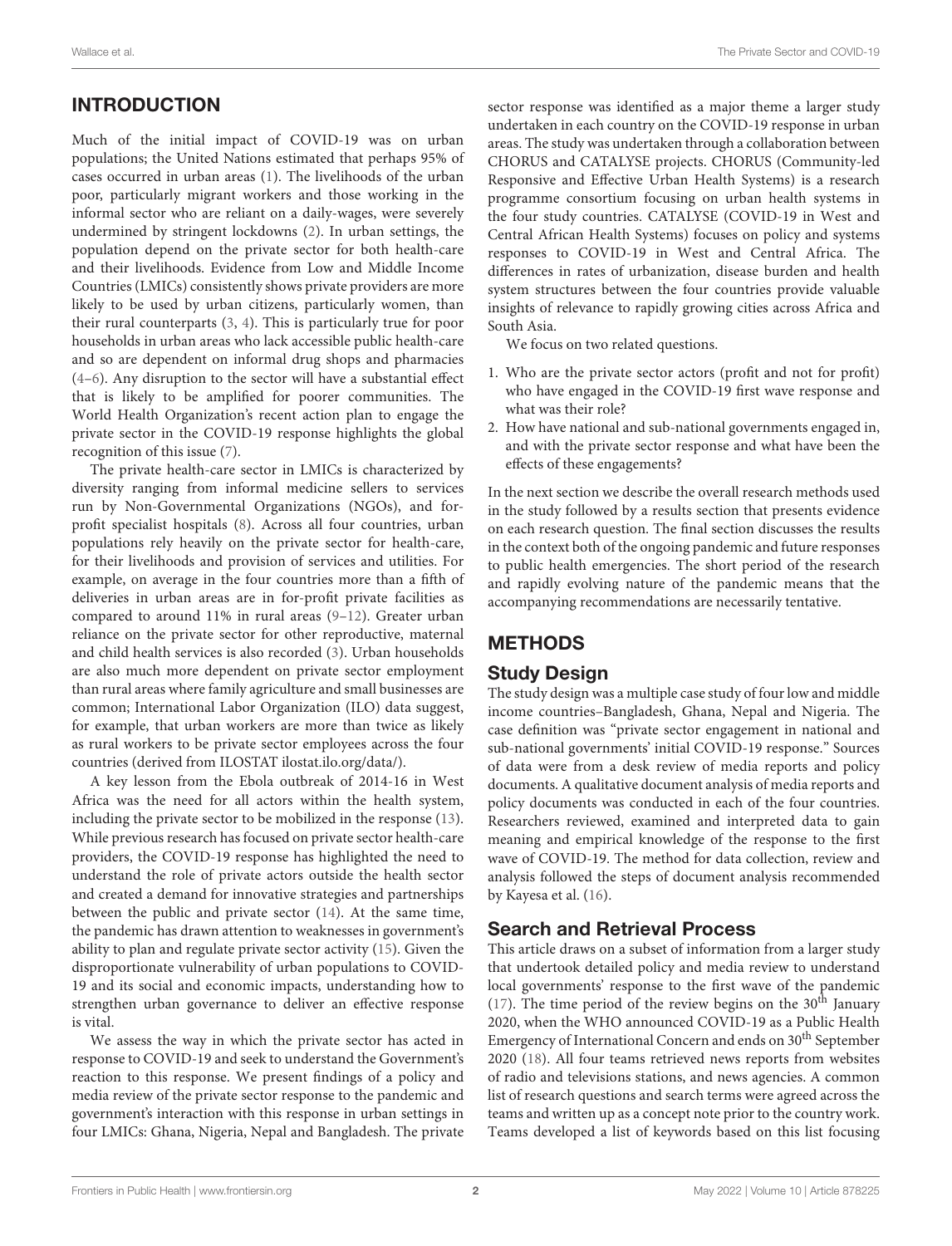#### <span id="page-2-0"></span>TABLE 1 | Media outlets and policy stakeholders covered and search terms used.

|                   | <b>Media sites</b>                                                                                                                                                                                                                                                                                                                                                                                              |                                                                                                                                                                                                                                                                                                                                                           | Policy stakeholders (government and non-government)                                                                                                                                                                                                                                                                                                                                                                                                                                                                                                                                                          |                                                                                                                                                                                                                                                                                                                                                           |  |
|-------------------|-----------------------------------------------------------------------------------------------------------------------------------------------------------------------------------------------------------------------------------------------------------------------------------------------------------------------------------------------------------------------------------------------------------------|-----------------------------------------------------------------------------------------------------------------------------------------------------------------------------------------------------------------------------------------------------------------------------------------------------------------------------------------------------------|--------------------------------------------------------------------------------------------------------------------------------------------------------------------------------------------------------------------------------------------------------------------------------------------------------------------------------------------------------------------------------------------------------------------------------------------------------------------------------------------------------------------------------------------------------------------------------------------------------------|-----------------------------------------------------------------------------------------------------------------------------------------------------------------------------------------------------------------------------------------------------------------------------------------------------------------------------------------------------------|--|
|                   | Media title                                                                                                                                                                                                                                                                                                                                                                                                     | <b>Search terms</b>                                                                                                                                                                                                                                                                                                                                       | Website of government<br>ministries and<br>non-government agencies                                                                                                                                                                                                                                                                                                                                                                                                                                                                                                                                           | Search terms                                                                                                                                                                                                                                                                                                                                              |  |
| <b>Bangladesh</b> | The Daily Star, The Business<br>Standard, Dhaka Tribune, Bangla<br>Tribune, Prothom Alo<br>bdnews24.com, Sarabangla.net,<br>Dainikazadi Somokal, Financial<br>Express, New Age Bangladesh,<br>Risingbd.com, The Independent,<br>Desh Review, New Age,<br>Orthoshuchok, The Daily Sun,<br>The Daily Ittefaq                                                                                                      | • Keywords used individually:<br>COVID-19, Urban, Urban Poor,<br>Urban area, Slum, Health, Health<br>Service, Healthcare, Social<br>Distance, Lockdown, Vaccine,<br>Mask, Sanitizer, Handwash<br>• Keywords used in<br>combination: Travel, Flight,<br>Education, Urban, Urban Poor,<br>Urban area, Slum, Health, Health<br>Service, Healthcare, Vaccine. | Civil Aviation Authority of<br>Bangladesh, Directorate General<br>of Health Service, Ministry of<br>Public Administration, Ministry of<br>Foreign Affairs, Ministry of<br>Disaster, Management and<br>Relief, Bangladesh Parjatan<br>Corporation, Ministry of<br>Agriculture, Dhaka Stock<br>Exchange, Supreme Court,<br>Asian Development Bank, NGO<br>Affairs Bureau, Ministry of<br>Education, Coxs Bazar District<br>Office Administration, Ministry of<br>Power, Energy & Mineral<br>Resources, Biman Bangladesh,<br>Airlines, Bangladesh Garment<br>Manufacturers and Exporters<br>Association (BGMEA) | • Keywords used individually:<br>COVID-19, Urban, Urban Poor,<br>Urban area, Slum, Health, Health<br>Service, Healthcare, Social<br>Distance, Lockdown, Vaccine,<br>Mask, Sanitizer, Handwash<br>• Keywords used in<br>combination: Travel, Flight,<br>Education, Urban, Urban Poor,<br>Urban area, Slum, Health, Health<br>Service, Healthcare, Vaccine. |  |
| Ghana             | Daily Graphic, Daily Guide, Citi<br>News; My Joy Online. Factiva<br>database used to facilitate<br>search and extraction of articles.                                                                                                                                                                                                                                                                           | Articles that contained Covid* or<br>corona* in the title or in the lead<br>paragraph                                                                                                                                                                                                                                                                     | Ministry of Information; Ghana<br>Health Service; Ministry of<br>Health; Ministry of Local<br>Government and Rural<br>Development; Ministry of<br>Finance; Ghana Statistical<br>Service; COVID-19 National<br>Trust Fund; Ghana COVID-19<br>Private Sector Fund; UNICEF;<br>United Nations; United Nations<br>Development Program; UNFPA;<br>USAID; World Bank; WHO;                                                                                                                                                                                                                                         | COVID-19, COVID, coronavirus,<br>Ghana                                                                                                                                                                                                                                                                                                                    |  |
| Nepal             | The Kantipur Daily, Onlinekabar,<br>The Himalayan Times                                                                                                                                                                                                                                                                                                                                                         | COVID, Corona virus, Pandemic,<br>Epidemic, Emergency, Crisis,<br>Quarantine, Response, Isolation,<br>Health services, PCR test, Rapid<br>Diagnostic Kit (RDT), Ministry of<br>Health and Population, Health<br>Facilities, Hospitals, Lockdown,<br><b>Travel Restriction</b>                                                                             | Government of Nepal, Ministry of<br>Health and Population, Health<br><b>Emergency and Disaster</b><br>Management Unit (HEDMU) and<br><b>Health Emergency Operation</b><br>Center (HEOC) Department of<br>Health Services, Epidemiology<br>and Disease Control Division<br>(EDCD) Government of Nepal,<br>National Public Health<br>Laboratory Ministry of Federal<br>Affairs & General Administration<br>Ministry of Home Affairs Public<br><b>Health Update</b>                                                                                                                                             | COVID, Corona virus, Pandemic,<br>Epidemic, Emergency, Crisis,<br>Quarantine, Response, Isolation,<br>Health services, PCR test, Rapid<br>Diagnostic Kit (RDT), MoHP,<br>Health facilities, Hospitals,<br>Lockdown, Travel Restriction                                                                                                                    |  |
| Nigeria           | Vanguard, Punch, The Nation,<br>Premium Times, Daily Trust, This<br>Day, The Guardian, Daily Post,<br>Sun, Business Day, Tribune,<br>Independent; Sahara Reporters,<br>Pulse Nigeria, Observer<br>Research Foundation, Human<br>Rights Watch, Nigeria Watch,<br>Africa Times, Africa Newsroom,<br>The Cable, Ripples, Devex,<br>Radio Nigeria.<br>Other online news: WHO-AFRO,<br>All Africa, Save the Children | COVID-19 OR (COVID,<br>coronavirus); Nigeria OR (Enugu,<br>Anambra, Onitsha); Federal<br>government OR (State<br>government, Local government);<br>Response OR (policy, guideline,<br>intervention, strategy, plan);<br>Urban areas OR (city, metropolis)                                                                                                 | Federal & State Ministries of<br>Health; Nigeria Center for<br>Disease Control; Federal Ministry<br>of Education; Presidential Task<br>Force on COVID-19 Websites of<br>non-government<br>agencies-UNDP, UNICEF,<br>WHO-Nigeria, Plan Nigeria,<br>KPMG, Christian Aid WhatsApp<br>groups -Nigeria Health<br>Economics Association; Network<br>of Emerging Leaders in Health<br>Policy and Systems                                                                                                                                                                                                            | COVID-19 OR (COVID,<br>coronavirus); Nigeria OR (Enugu,<br>Anambra, Onitsha); Federal<br>government OR (State<br>government, Local government);<br>Response OR (policy, guideline,<br>intervention, strategy, plan);<br>Urban areas OR (city, metropolis)                                                                                                 |  |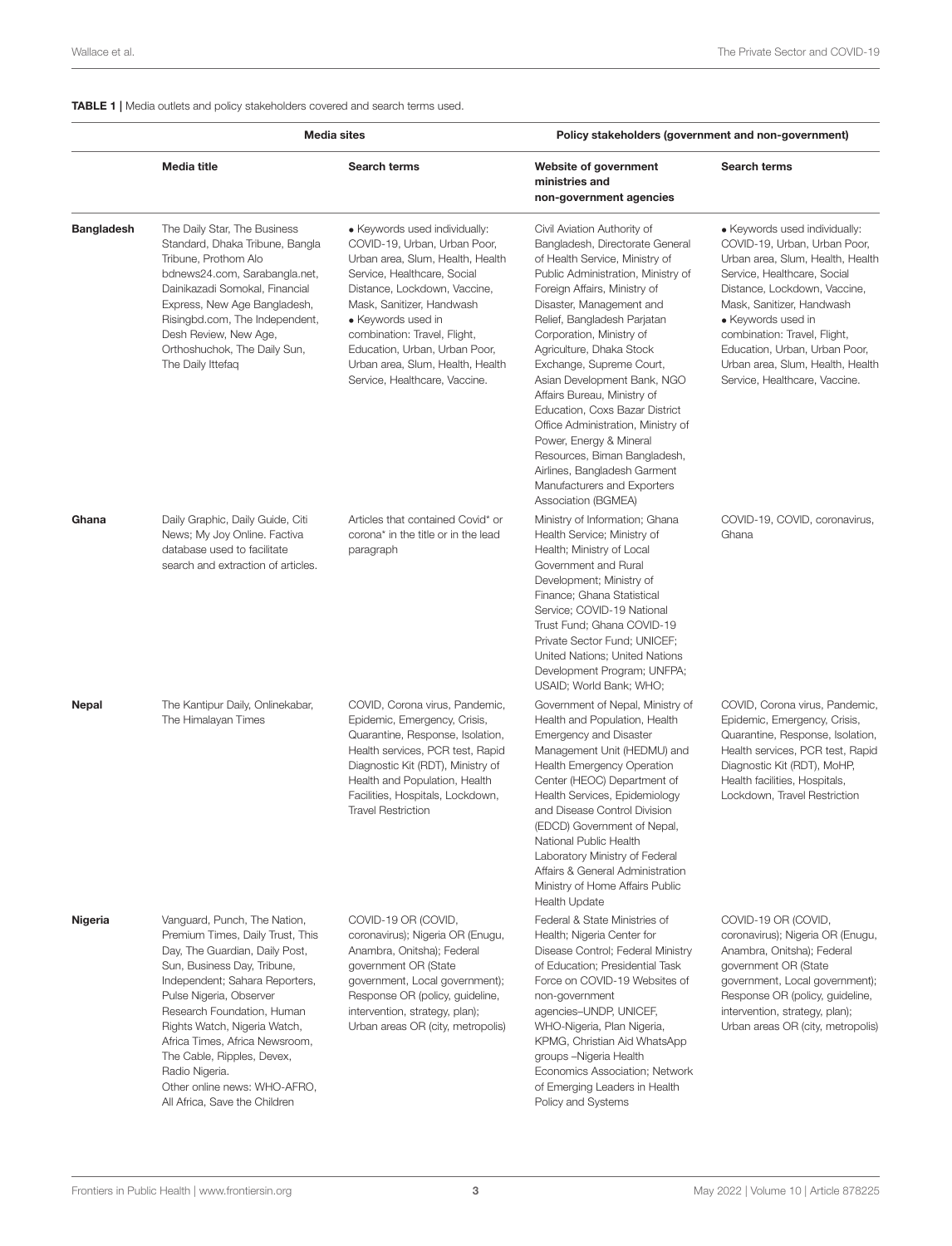on extracting documents related to the response to COVID-19 in urban areas together with lists of international and local news agencies to search (**[Table 1](#page-2-0)**). The lists prioritized reputable newspapers and online news agencies with a large readership. News portals and online versions of paper based newspapers were chosen to aid searching data and extraction. In Ghana, the team used the Factiva (Dow Jones) database while the Nigeria team also undertook a general search using google scholar. News outlets publishing in English and also the national language (Nepali and Bangla) were included.

For the policy review, each team compiled lists of government ministries, departments and committees involved or likely to be involved in the COVID-19 response. This included committees and agencies newly established to coordinate the response to the pandemic. A further list of donors and multi-lateral organizations (e.g., UN agencies) and NGOs was also compiled. Each website was searched to extract strategy and policy documents, protocols, government orders, reports and minutes of meetings related to COVID-19 strategy and response. The research teams all had considerable experience and knowledge of the health systems within their country contexts. Several senior team members were engaged in the COVID-19 response at policy level in their respective countries. This highly embedded nature of the research teams helped to ensure an appropriate and thorough search and retrieval process for both media and policy documents [\(16\)](#page-11-12).

### Screening, Data Coding and Extraction

Over the period of the study, 48,936 media articles and 260 policy documents were retrieved. Eligibility of references for inclusion was determined by a quick scan of the media report or the executive summary to determine if mention was made of issues related to the contribution of the private sector in the pandemic and roles of national and local authorities and other stakeholders in influencing these contributions. We consider within the private sector private-for-profit providers, ranging from small informal providers to large corporations, as well as non-government organizations [\(8\)](#page-11-6). All retrieved documents (media and policy) were recorded and labeled using an excel spreadsheet or word document table. Following screening of 48,936 media reports, we found 44,515 items to be irrelevant or duplicates.

The remaining 4,421 media reports together with the 260 policy documents (all of which met the inclusion criteria) were used in the analysis.

#### Data Analysis

Data were extracted from the included media reports and policy documents under each research question. These data were then grouped into country-specific themes and country level reports were produced, and are available on the research programme website, chorusurbanhealth.org [\(19](#page-11-15)[–22\)](#page-11-16). The initial reports were shared and discussed among the research teams to identify areas of commonality. From this process, the role of the private sector emerged as a common and important phenomenon within the COVID-19 response in urban areas across the four consortium countries. The team identified the two research questions specific to the private sector which form the basis for this paper.

Following identification of these research questions, a core team reanalysed data related to the private sector to fully describe and offer interpretations to answer our research questions. A total of 446 documents were identified that have a focus on the private sector including 54 from Bangladesh, 285 from Ghana, 46 from Nepal, 26 from Nigeria while 35 have a multi-country focus. Media reports (newspapers and other online media sites) made up 361 of the documents identified, there were 40 policy documents and 45 academic or statistical resources (**[Figure 1](#page-3-0)**). A larger number of documents were generated in Ghana because of the use of the Factiva search engine to search media reports. Data were analyzed manually and first sorted by research question looking for themes, commonalities and contrasts. Despite the variation in numbers of documents extracted for each country, the same themes, commonalities and contrasts emerged from analysis of this data. Following the initial sorting, a common thematic framework was developed for this second-stage analysis and shared with all country teams. Following an iterative process where a team of two reviewers (MD, TE) applied the framework and consulted with partner teams, the following key themes were used to structure the analysis: (i) direct public health response; (ii) protecting livelihoods and relief; (iii) private sector service adaptation; (iv) public-private partnerships; (v) contracting; and (vi) regulation.

The team summarized the main findings by theme and sub theme with each theme linked to representative referenced examples. To ensure that the emerging themes resonated across the different contexts, sub-themes were only included when they applied to at least three countries.

<span id="page-3-0"></span>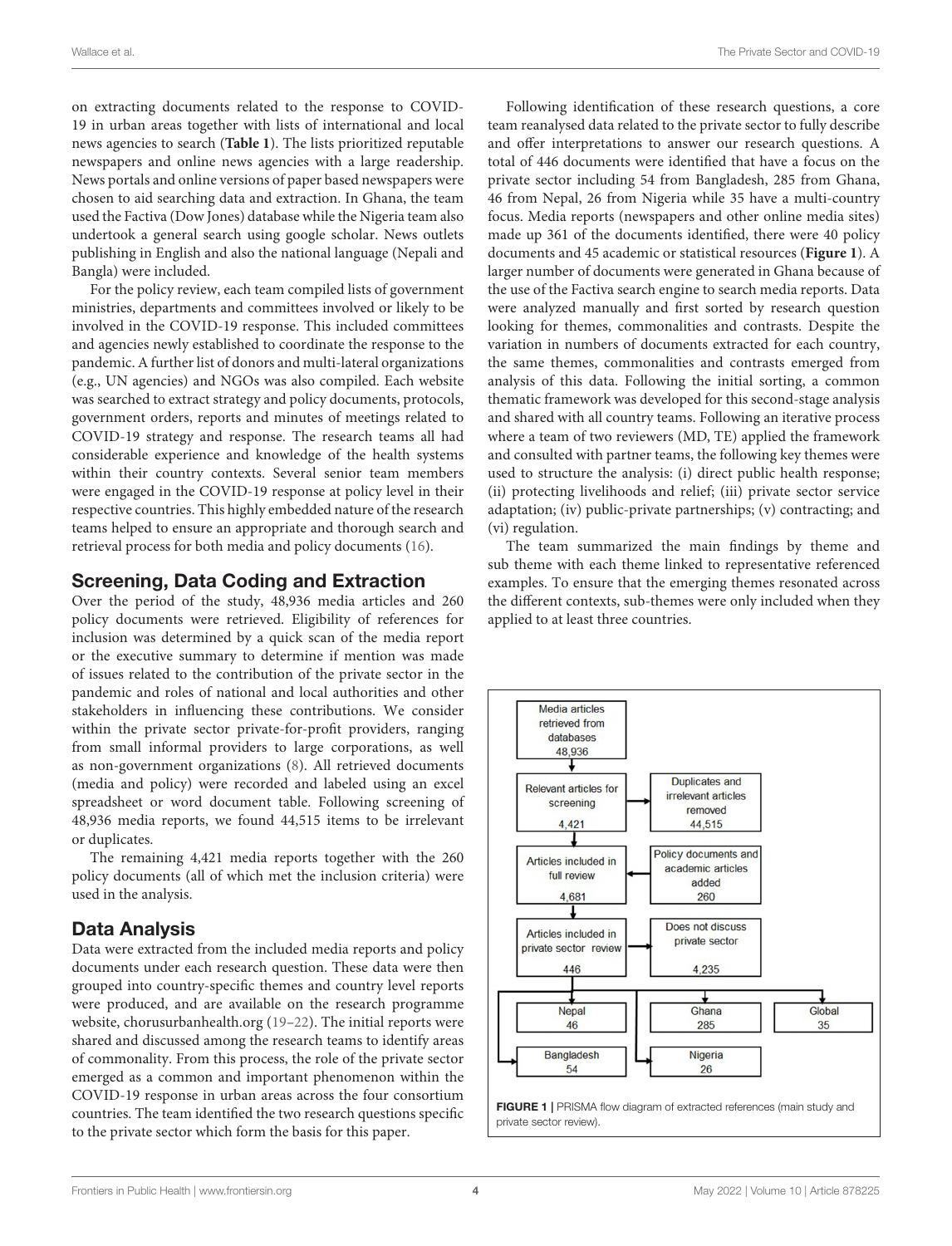# RESULTS

RQ 1 Who are the private sector actors and what has been their role in the COVID-19 response?

The private sector in all four countries includes private health service providers, private business and industry players. Private health service providers found included private selffinancing (for profit) health care providers such as hospitals, clinics and laboratories, private not for profit organizations such as Non-Governmental Organizations (NGOs) and Faith-Based Organizations (FBOs) and mission facilities. The extracted evidence suggests that the private sector in every country has played three main roles in the COVID-19 response (**[Table 2](#page-5-0)**). First, the private sector has had a substantial function in directly supporting the public health response, secondly in efforts to protect livelihoods and provide relief to the vulnerable and thirdly in private sector service adaptation in response to the pandemic.

#### Direct Public Health Response Contribution to National Funds

In all four countries, private sector organizations and individuals provided financial resources to funds established by the government to respond to the pandemic and, in some cases, Funds established by the private sector itself. In Nepal, Bangladesh and Ghana private individuals and organizations were invited to contribute to national funds established by the Government [\(23](#page-11-17)[–29\)](#page-12-0). Participation was sometimes reluctant. In the early stages of the pandemic in Nepal, for example, skepticism was expressed by the sector about whether contributing to a government fund was effective [\(19\)](#page-11-15). Later private companies in Nepal, notably banks, goods manufacturers and large telecoms companies donated substantial amounts [\(30\)](#page-12-1). In addition to publicly managed funds, private business leaders in Nigeria and Ghana set up separate funds to alleviate both the public health and financial impact of COVID-19 [\(31](#page-12-2)[–34\)](#page-12-3).

#### Facilities for Quarantine, Isolation and Treatment

In all four countries, the private sector supported management of COVID-19 cases by funding and identifying spaces for quarantine, isolation and treatment. In Bangladesh, Ghana and Nepal private spaces including hotels, school buildings and churches were converted into residential quarantine and isolation centers [\(35–](#page-12-4)[39\)](#page-12-5). The private sector funded, either through national COVID-19 Funds or by direct company contribution, the construction and equipping of COVID-19 testing and treatment facilities in Nigeria, Ghana and Bangladesh [\(40–](#page-12-6)[45\)](#page-12-7).

#### Logistics for Infection Prevention, Control and Case Management

Private sector actors in all countries made financial or in-kind donations to contribute logistics needed for the public health response. These included equipment and consumables needed for infection prevention and control (such as Personal Protective Equipment (PPE), sanitiser and soap, handwashing stations, thermometer guns); treatment (including ventilators and other equipment); consumables (including oxygen, medicines like Remdesivir and Vitamin C), and testing (such as PCR machines and rapid testing kits) to facilities and agencies [\(46](#page-12-8)[–53\)](#page-12-9). Other support included the provision of data bundles and SIM cards for COVID-19 response teams and market disinfection in Ghana [\(54,](#page-12-10) [55\)](#page-12-11). A pharmaceutical company in Bangladesh supplemented government pre-funding to the Serum Institute of India to ensure priority delivery of vaccines. In return, the company was given exclusive rights to distribute the vaccine in the country [\(56\)](#page-12-12).

#### Risk Communication

Private organizations also played a role in mass COVID-19 education campaigns. Support included collaborations between private companies and civil society organizations to raise awareness about COVID-19 prevention [\(57–](#page-12-13)[60\)](#page-12-14), collaboration between telecoms companies to provide public health safety information [\(61,](#page-12-15) [62\)](#page-12-16), and involvement in door to door distribution of information, including in areas such as informal settlements and slums [\(63\)](#page-12-17).

# Protecting Livelihoods: Food Relief and Financial Assistance to Households

In all four countries, food relief was provided by the private sector to poor and vulnerable communities and business, sometimes in collaboration with public agencies. This included: the Feed a Kayayo initiative funded by the COVID-19 private sector fund providing meals to head-porters in Ghana [\(64\)](#page-12-18); food for daily wage laborers and vulnerable families in Nepal [\(65,](#page-12-19) [66\)](#page-13-0); and food aid provided by companies and NGOs for poor families, directly in the case of Bangladesh and Ghana and via the national private sector fund in the case of Nigeria and Ghana [\(67–](#page-13-1)[74\)](#page-13-2).

In two of the countries, Bangladesh and Ghana, private sector companies also provided direct financial relief to vulnerable individuals to mitigate the impact of the COVID-19 related lockdowns and other restrictions. In Bangladesh there were numerous examples, particularly via NGOs who have a remit to provide support to vulnerable households, and also via forprofit organizations [\(75](#page-13-3)[–78\)](#page-13-4). In Ghana, a partnership between government and a private company was formed to support enterprises with grants and soft loans, with a specific focus on assisting businesses in the informal sector owned by the vulnerable [\(79\)](#page-13-5).

### Private Sector Service Adaptation

An important feature of the private sector response to the pandemic was the adjustments the sector made to delivery of their health and non-health services.

#### Reducing Services in Response to the Threat of COVID-19

A feature of the response documented in Nigeria, Nepal and Bangladesh in the early stages of the pandemic, was that many private health facilities reduced services, particularly to patients presenting with COVID-19 symptoms. Many hospitals in Dhaka immediately refused to treat patients with COVID-19 as they lacked appropriate facilities and were anxious that their staff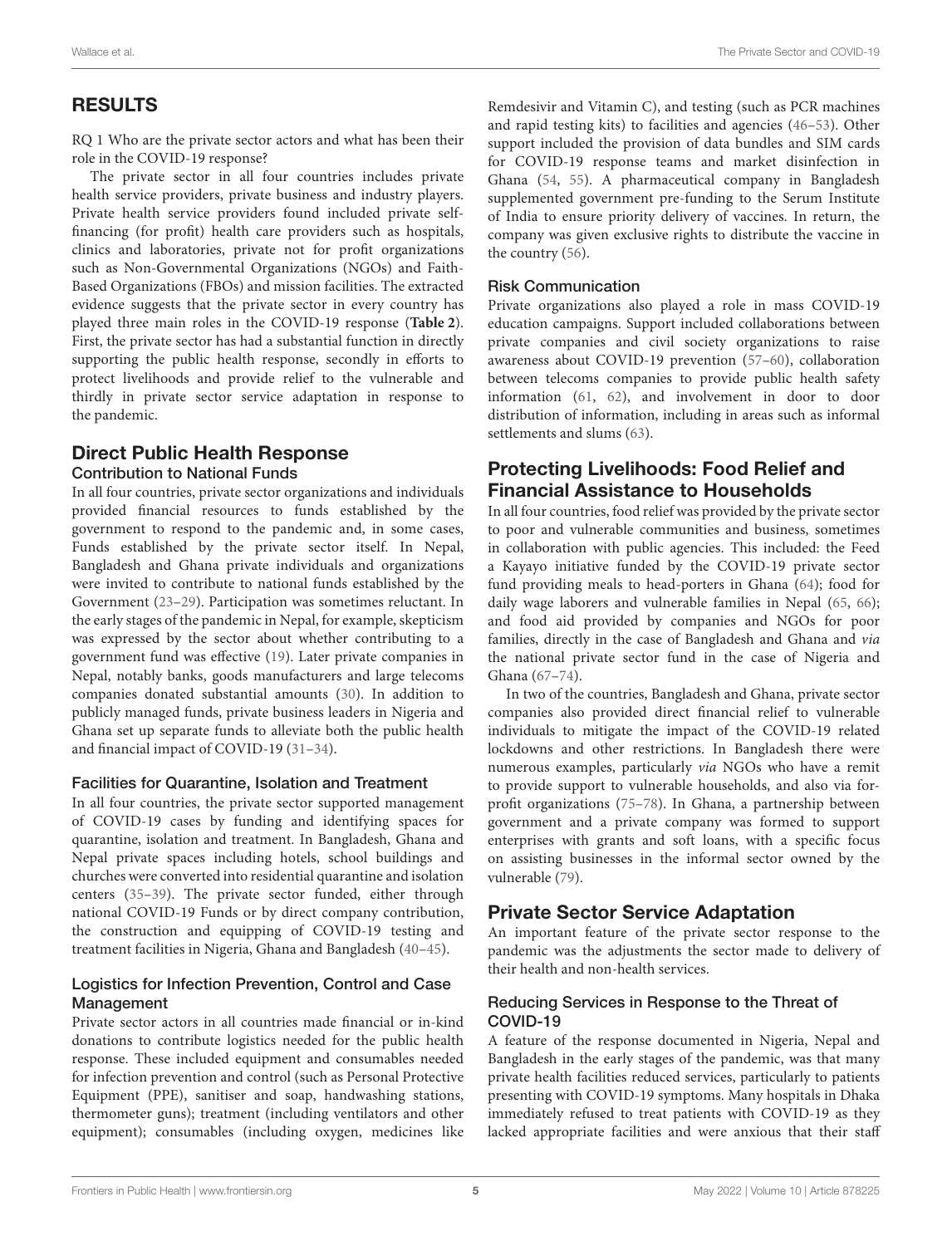#### <span id="page-5-0"></span>TABLE 2 | Types of private sector participation in the COVID-19 response.

|                                                                                                           | Ghana                                                                                                                                                                                                                                                                                                                                                                                                                                                      | Nigeria                                                                                                                               | <b>Bangladesh</b>                                                                                                                                                                                                                                                                                                                                                                                                         | <b>Nepal</b>                                                                                                                                                                      |
|-----------------------------------------------------------------------------------------------------------|------------------------------------------------------------------------------------------------------------------------------------------------------------------------------------------------------------------------------------------------------------------------------------------------------------------------------------------------------------------------------------------------------------------------------------------------------------|---------------------------------------------------------------------------------------------------------------------------------------|---------------------------------------------------------------------------------------------------------------------------------------------------------------------------------------------------------------------------------------------------------------------------------------------------------------------------------------------------------------------------------------------------------------------------|-----------------------------------------------------------------------------------------------------------------------------------------------------------------------------------|
|                                                                                                           | RQ 1 Who are the private sector actors and what has been their role in the COVID-19 response?                                                                                                                                                                                                                                                                                                                                                              |                                                                                                                                       |                                                                                                                                                                                                                                                                                                                                                                                                                           |                                                                                                                                                                                   |
| 1.1 Direct public health<br>response<br>Contribution to national<br>funds                                 | All types of private organizations<br>to National COVID-19 Trust Fund<br>and COVID-19 Private Sector<br>Fund                                                                                                                                                                                                                                                                                                                                               | All types of private organizations<br>to Coalition Against COVID-19<br>(CACOVID)                                                      | All types of private<br>organizations to Prime<br>Minister's Relief and Welfare<br>Fund                                                                                                                                                                                                                                                                                                                                   | All types of private<br>organizations to<br>Coronavirus Prevention,<br>Control and Treatment Fund                                                                                 |
| Facilities for quarantine,<br>isolation and treatment                                                     | Faith-based organizations and<br>hotels; Conversion of churches<br>and hotels into isolation centers:<br>COVID-19 Private Sector Fund<br>construction of a 100-bed<br>infectious disease center                                                                                                                                                                                                                                                            | CACOVID Fund Construction &<br>equipping of medical facilities                                                                        | Conversion of large private<br>hotels into isolation centers;<br>Business association<br>Construction of a 50-bed<br>field hospital                                                                                                                                                                                                                                                                                       | Conversion of spaces in<br>hotels, school buildings and<br>stadia into isolation centers;<br>NGOs and private<br>companies funding beds in<br>public isolation wards              |
| Logistics for infection<br>prevention, control and case<br>management                                     | All types of private organizations<br>financial or in-kind donations of<br>logistics for the public health<br>response; Telecomms; provision<br>of SIM cards and data bundles<br>to National Security and<br>COVID-19 Response Teams for<br>use by contact tracers; Private<br>company national mass<br>disinfection exercise                                                                                                                              | All types of private organizations:<br>financial or in-kind donations of<br>logistics for the public health<br>response               | All types of private<br>organizations made financial<br>or in-kind donations of<br>logistics for the public health<br>response; Pharmaceutical<br>company supplemented<br>government pre-funding to<br>the Serum Institute of India<br>to ensure priority delivery of<br>vaccines                                                                                                                                         | All types of private<br>organizations made financial<br>or in-kind donations of<br>logistics for the public health<br>response                                                    |
| Risk communication                                                                                        | All types of private organizations<br>to campaigns using media to<br>circulate safety tips and promote<br>emergency contact numbers;<br>Telecomms Zero rating of<br>government websites                                                                                                                                                                                                                                                                    | NGOs peer-to-peer,<br>door-to-door education and<br>distribution of flyers in slums and<br>informal settlements                       | Telecoms toll-free line for<br>subscribers to obtain<br>information on COVID-19<br>from public health<br>organizations                                                                                                                                                                                                                                                                                                    | Telecomm companies help<br>spread awareness of<br>COVID-19 and conducted<br>hotline services.                                                                                     |
| 1.2 Protecting livelihoods<br>Food relief and financial<br>assistance to households                       | COVID-19 Private Sector Fund<br>Feed a Kayayo initiative provided<br>meals for head-porters during<br>partial lockdown. Fund for<br>distribution to the vulnerable,<br>public agencies, or directly<br>to communities. Private<br>foundation Nkosuo program, a<br>public private partnership<br>supported enterprises with<br>grants and soft loans, with a<br>specific focus on assisting<br>businesses in the informal sector<br>owned by the vulnerable | CACOVID funding for distribution<br>of essential foods to vulnerable<br>households                                                    | Private foundations,<br>companies, NGOs,<br>individuals provided food aid<br>to daily wage laborers and<br>vulnerable families. NGOs<br>financial assistance for<br>low-income families in urban<br>slums and remote areas;<br>Private bank gave option for<br>clients to digitally donate for<br>the poor and financial<br>support to more than 7,000<br>migrants returning from<br>abroad. Financial<br>relief packages | Private companies provided<br>commodities to daily wage<br>laborers                                                                                                               |
| 1.3 Private sector service<br>adaptation<br>Reducing services in<br>response to the threat of<br>COVID-19 |                                                                                                                                                                                                                                                                                                                                                                                                                                                            | Private health facilities reduced<br>services to patients presenting<br>with COVID-19 symptoms in the<br>early stages of the pandemic | Private health facilities<br>reduced services to patients<br>presenting with COVID-19<br>symptoms in the early<br>stages of the pandemic                                                                                                                                                                                                                                                                                  | Private hospitals refused to<br>admit COVID-19 patients in<br>the early stages of the<br>pandemic.                                                                                |
| Adjusting services to<br>promote preventative<br>protocols                                                | Private schools delivered online<br>distance learning in<br>private schools; Private<br>companies introduced measures<br>for workplace safety, including<br>remodeling services                                                                                                                                                                                                                                                                            | Private schools provided online<br>distance learning in private<br>schools;                                                           | Private schools provided<br>online distance learning in<br>private schools; Private<br>companies introduced<br>measures for workplace<br>safety, including<br>remodeling services                                                                                                                                                                                                                                         | Private schools provided<br>online distance learning in<br>private schools;<br>Private companies<br>introduced measures for<br>workplace safety, including<br>remodeling services |

*(Continued)*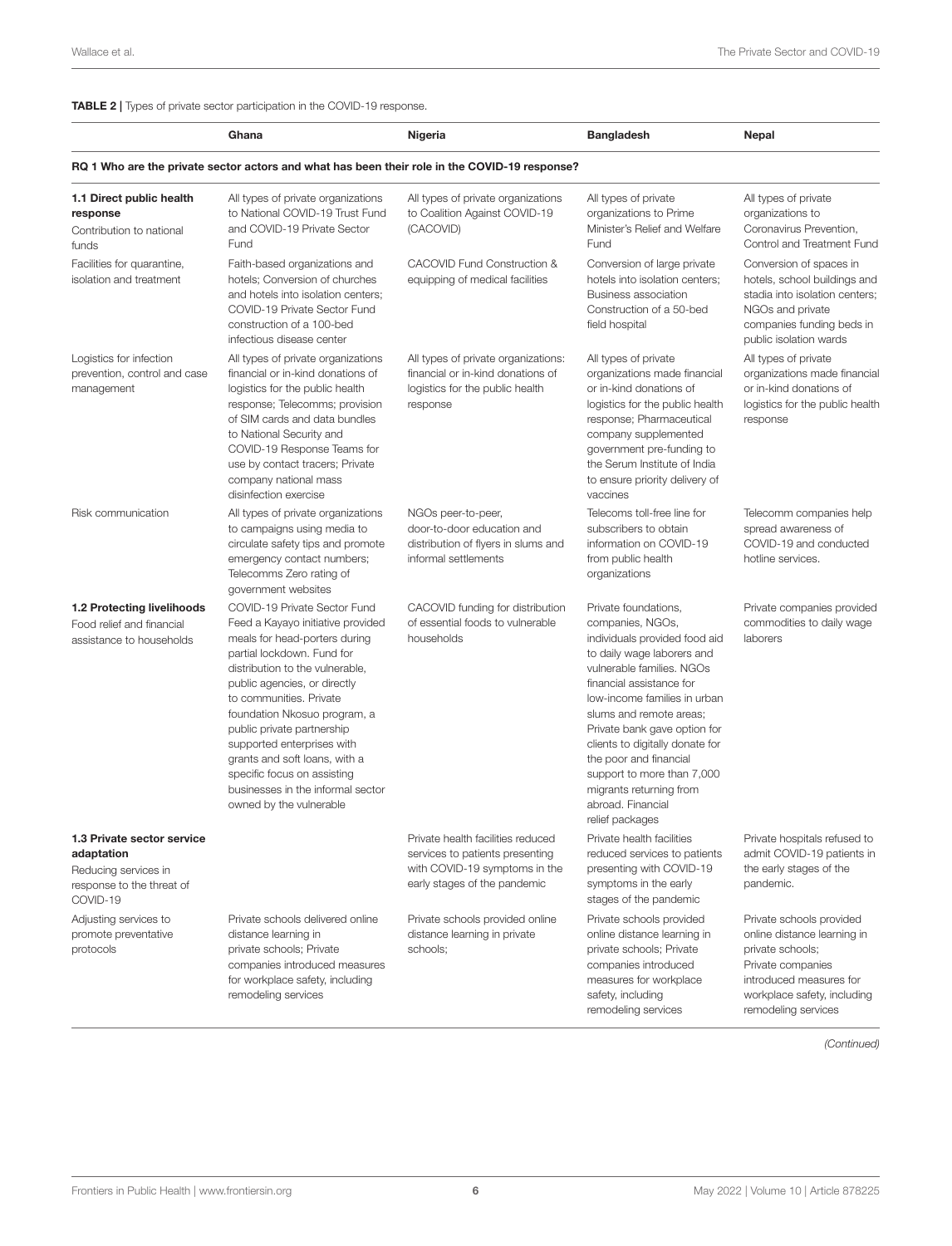#### TABLE 2 | Continued

|                                                                                               | Ghana                                                                                                                                                                                                                                                                                                                                                                                                                                                          | Nigeria                                                                                                                                                                                                                                                                                                                             | <b>Bangladesh</b>                                                                                                                                                                   | Nepal                                                                                                  |  |
|-----------------------------------------------------------------------------------------------|----------------------------------------------------------------------------------------------------------------------------------------------------------------------------------------------------------------------------------------------------------------------------------------------------------------------------------------------------------------------------------------------------------------------------------------------------------------|-------------------------------------------------------------------------------------------------------------------------------------------------------------------------------------------------------------------------------------------------------------------------------------------------------------------------------------|-------------------------------------------------------------------------------------------------------------------------------------------------------------------------------------|--------------------------------------------------------------------------------------------------------|--|
| RQ 1 Who are the private sector actors and what has been their role in the COVID-19 response? |                                                                                                                                                                                                                                                                                                                                                                                                                                                                |                                                                                                                                                                                                                                                                                                                                     |                                                                                                                                                                                     |                                                                                                        |  |
| Adjusting production<br>processes and services to<br>respond to new market<br>opportunities   | Private companies diversified to<br>manufacture of PPE, and<br>products for hand hygiene such<br>as sanitisers, as well as drugs for<br>managing COVID-19 such<br>as hydroxychloroguine. Some<br>private health facilities<br>restructured to provide medical<br>services to COVID-19 patients;<br>some involved in the national<br>treatment network. Private<br>laboratories restructured services<br>to provide COVID-19 testing<br>following accreditation | Private companies diversified to<br>manufacture PPE, and products<br>for hand hygiene such as<br>sanitisers:<br>Private laboratories restructured<br>services to provide COVID-19<br>testing following accreditation<br>Private universities built and<br>strengthened platforms for long<br>term delivery of distance<br>learning. | Private companies<br>diversified to<br>manufacture PPE. City<br>corporations in Bangladesh<br>designated a number of<br>hospitals in the private<br>sector as<br>COVID-19 hospitals | Some private health facilities<br>restructured to provide<br>medical services to<br>COVID-19 patients; |  |

and other patients may contract COVID-19 [\(80](#page-13-6)[–82\)](#page-13-7). A similar situation was apparent in Nepal where private hospitals were unwilling to bear the risk of treating COVID infected patients [\(83\)](#page-13-8). In Nigeria, one media article reported a survey that found 26% of households could not access any medical care because of a reduction in services available through both private and public facilities [\(84\)](#page-13-9).

#### Adjusting Services to Promote Preventative Protocols

Private businesses such as banks, factories, schools, transport drivers and market sellers introduced preventive protocols to protect customers and staff, sometimes in response to government mandates to follow COVID-19 preventive protocols. In all four countries, for example, private schools and colleges began to deliver online distance learning following government instructions to close schools [\(85–](#page-13-10)[87\)](#page-13-11). Companies remodeled their services to protect customers and staff including encouraging the use of e-banking services and safety at work facilities such as temperature checks and handwashing [\(88](#page-13-12)[–93\)](#page-13-13). These measures were often rapidly introduced and did have unintended consequences particularly for poorer households: for instance, public health measures such as market closures and decongestion led some businesses to hike prices, making essential items such as food less accessible [\(94\)](#page-13-14). Conversely, in some cases procedures were not introduced quickly enough. Poorer workers, such as garment workers in urban areas of Bangladesh, for example, suffered most from lack of safe workplaces [\(95,](#page-13-15) [96\)](#page-13-16).

#### Adjusting Production Processes and Services to Respond to New Market Opportunities

In all countries, companies adjusted their production processes to provide products essential to the control and management of the pandemic. In Ghana, Nigeria and Bangladesh this included diversification by companies into the production of PPE, sanitisers, medicines and Veronica buckets [\(97–](#page-13-17)[101\)](#page-13-18). Private universities in Nigeria took advantage of the ban on in person teaching to build and strengthen ICT platforms to deliver remote learning [\(102\)](#page-13-19). In the medical sector, private companies in all four countries restructured services to provide COVID-19 tests and treatment services [\(103–](#page-13-20)[109\)](#page-14-0).

RQ2 Role of government in the private sector response to COVID-19

# Identification of Private Sector Actors in National Plans

Our data suggest that during the pandemic governments in all four countries recognized the importance of involving the private sector in the public health response in order to fill gaps left by the public sector. In Ghana, private sector representatives were involved by the Ministry of Health in developing the national strategic COVID-19 response plan as well as by the Ministry of Finance in developing the economic response [\(110,](#page-14-1) [111\)](#page-14-2). An important role for private sector laboratories was identified in the Nigeria national strategy on COVID-19 testing [\(112\)](#page-14-3). In Bangladesh, the COVID-19 plan identified the importance of private laboratories and hospitals in contributing to the overall health system response capacity [\(107,](#page-14-4) [108\)](#page-14-5). The Nepal emergency response plan highlights the involvement of the private sector through a partnership model underpinned by memorandas of understanding (MOUs) [\(113,](#page-14-6) [114\)](#page-14-7).

The study suggests a combination of collaborative publicprivate partnerships, contracting and regulation have been used to influence the involvement of the private sector in the response to the first wave of COVID-19 (**[Table 3](#page-7-0)**).

### Public-Private Partnerships

Collaborative public-private partnerships were used to expand and extend services including the private-public funding of the Serum Institute of India to deliver vaccines to Bangladesh [\(56\)](#page-12-12), partnerships to provide quarantine and hospital capacity for COVID-19 patients in Ghana and Bangladesh [\(45,](#page-12-7) [115\)](#page-14-8) and laboratory capacity in Nepal and in Ghana [\(116,](#page-14-9) [117\)](#page-14-10). In Nigeria, construction and operation of COVID-19 treatment, testing and isolation centers was undertaken through partnership between the private sector fund, CACOVID and government {Not listed,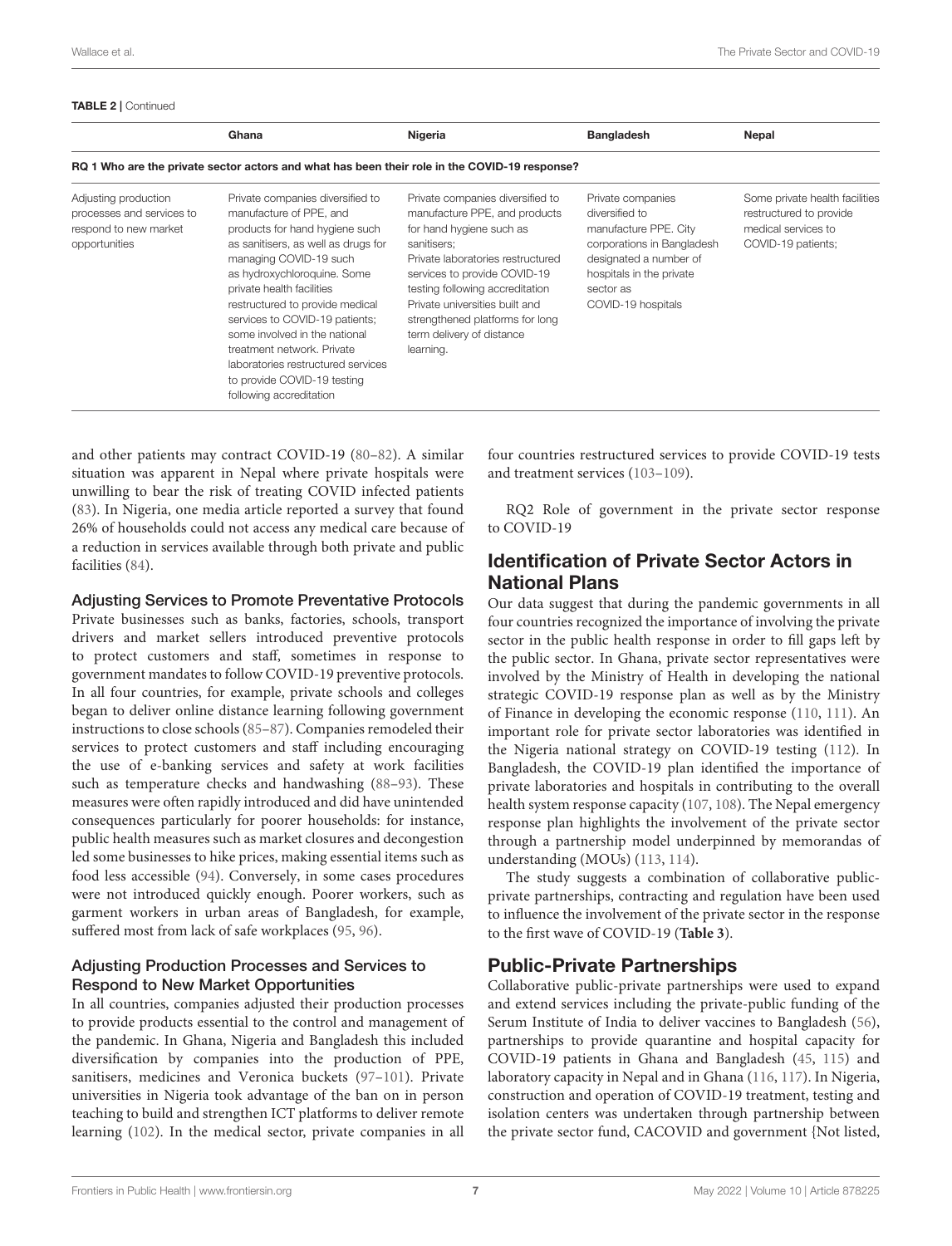#### <span id="page-7-0"></span>TABLE 3 | Government role in influencing private sector participation in COVID-19.

|                                                                     | Ghana                                                                                                                                                                                                                                                                                                                                                                                                                                                                                                                                                                           | Nigeria                                                                                                                                                                                       | <b>Bangladesh</b>                                                                                                                                                                                                                                                                                                                                                                                              | <b>Nepal</b>                                                                                                                                                                                                                                                                                                                                                                                                                                                                                               |
|---------------------------------------------------------------------|---------------------------------------------------------------------------------------------------------------------------------------------------------------------------------------------------------------------------------------------------------------------------------------------------------------------------------------------------------------------------------------------------------------------------------------------------------------------------------------------------------------------------------------------------------------------------------|-----------------------------------------------------------------------------------------------------------------------------------------------------------------------------------------------|----------------------------------------------------------------------------------------------------------------------------------------------------------------------------------------------------------------------------------------------------------------------------------------------------------------------------------------------------------------------------------------------------------------|------------------------------------------------------------------------------------------------------------------------------------------------------------------------------------------------------------------------------------------------------------------------------------------------------------------------------------------------------------------------------------------------------------------------------------------------------------------------------------------------------------|
|                                                                     | RQ2 Role of government in the private sector response to COVID-19                                                                                                                                                                                                                                                                                                                                                                                                                                                                                                               |                                                                                                                                                                                               |                                                                                                                                                                                                                                                                                                                                                                                                                |                                                                                                                                                                                                                                                                                                                                                                                                                                                                                                            |
| 2.1 Identification of<br>private sector actors in<br>national plans | Private sector representatives<br>were involved by the Ministry of<br>Health, in developing the national<br>strategic COVID-19 response<br>plan as well as by the Ministry of<br>Finance in developing the<br>economic response.                                                                                                                                                                                                                                                                                                                                                | Important role for private sector<br>laboratories was identified in the<br>Nigeria national strategy on<br>COVID-19 testing.                                                                  | The COVID-19 plan<br>identified the importance of<br>private laboratories and<br>hospitals in contributing to<br>the overall health system<br>response capacity.                                                                                                                                                                                                                                               | The Nepal emergency<br>response plan highlights the<br>involvement of the private<br>sector through a partnership<br>model underpinned by<br>memoranda of<br>understanding (MOUs).                                                                                                                                                                                                                                                                                                                         |
| 2.2 Public-private<br>partnerships                                  | COVID-19 Private Sector Fund &<br>Ghana Health<br>Service/Government of<br>Ghana-partnership to increase<br>capacity to manage COVID-19<br>patients whereby the private<br>sector fund initiated construction<br>and contributed in cash and in<br>kind to build a 100-bed infectious<br>disease hospital. Zipline &<br>Ministry of Health partnership<br>with a drone delivery service to<br>more efficiently transport<br>COVID-19 test samples. Health<br>Frontiers and Ghana Airport<br>Company partnership to provide<br>antigen tests for arriving<br>airline passengers. | Construction of<br>isolation/treatment centers;<br>provision of palliatives; through<br>CACOVID.                                                                                              | Partnership between<br>government, an NGO and a<br>private pharmaceutical<br>company to establish new<br>quarantine, and treatment<br>centers for COVID-19<br>patients such as a<br>50-bedded unit in<br>Narayanganj; Private<br>institute in India,<br>Pharmaceutical company<br>and Government of<br>Bangladesh co-funding of<br>the Serum institute of India<br>to ensure priority delivery of<br>vaccines. | Partnership between<br>government and private<br>sector laboratories to deliver<br>COVID-19 testing services.                                                                                                                                                                                                                                                                                                                                                                                              |
| 2.3 Contracting                                                     | Government of Ghana &<br>Garment companies; contracted<br>with selected local garment<br>companies to produce PPE for<br>health workers; Government of<br>Ghana and hotels contracted<br>with hotels to offer quarantine<br>and isolation services for<br>returning travelers.                                                                                                                                                                                                                                                                                                  |                                                                                                                                                                                               | Contracting of hotels to<br>provide accommodation for<br>staff providing COVID-19<br>services.                                                                                                                                                                                                                                                                                                                 | Government of Nepal &<br>Private hospitals signed<br>MOUs to provide treatment<br>services at an agreed rate;<br>Department of tourism &<br>hotels contracting with the<br>hospitality industry to obtain<br>room space in hotels to<br>supplement their own<br>quarantine and isolation<br>capacity; Government of<br>Nepal & Private company<br>agreements with a private<br>company to procure PPE for<br>health workers.                                                                               |
| 2.4 Regulation                                                      | Minimum standards developed<br>by the FDA for the production of<br>PPE; guidelines for laboratory<br>testing developed by Ghana<br>Health Service and enforced by<br>the Health Facility Regulatory<br>Agency; Safety guidelines for the<br>re-opening of private schools;<br>Regulation of the activities of<br>traders to comply with<br>government directives on<br>preventative protocols and<br>market decongestion, and in<br>some cases, market closures<br>and testing of traders.                                                                                      | CACOVID supported health<br>services, including laboratories<br>and isolation and treatment<br>centers, required accreditation<br>before they were permitted to<br>deliver COVID-19 services. | Price controls introduced for<br>masks and hand sanitisers<br>and businesses fined for<br>non-compliance;<br>Government threatened to<br>revoke licenses of private<br>hospitals if they refused to<br>deliver medical care                                                                                                                                                                                    | The Government of Nepal<br>introduced a directive<br>requiring health facilities to<br>resume treating patients<br>following a 3 month period<br>during which private<br>facilities severely curtailed<br>access to services for<br>anyone that was suffering or<br>suspected to suffer from<br>COVID-19; Price controls<br>used to regulate fees<br>charged in hospitals and<br>laboratories- Health Ministry<br>threatened action against<br>facilities charging excess<br>fees; confiscation of illegal |

masks and hand sanitizers from market and fines.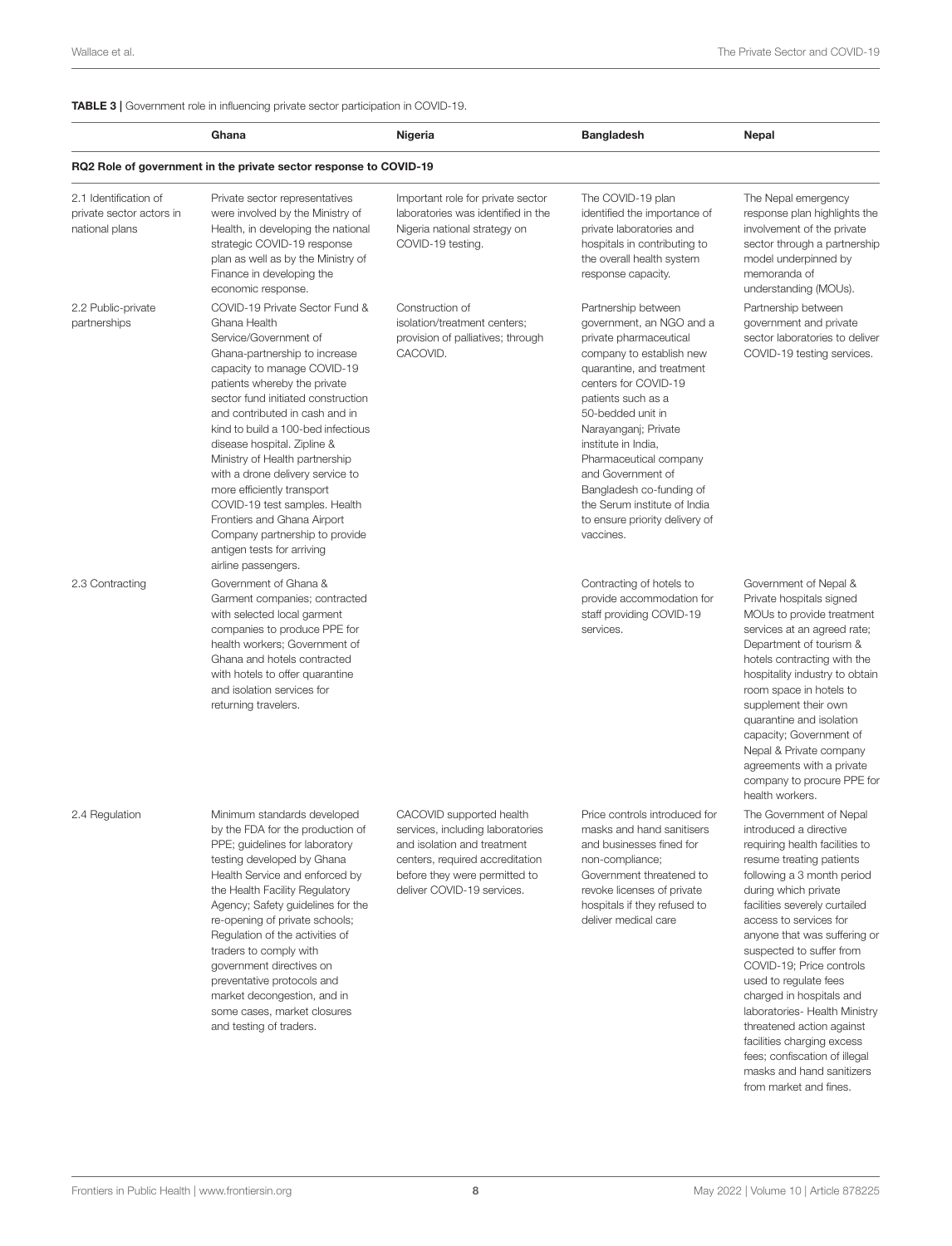2020 #227}. Siimilarly, in Ghana, the private sector fund initiated construction and contributed in cash and in kind to build a 100-bed treatment center {Not listed, 2020 #366}. In Ghana, a partnership was developed between a private company and the Ministry of Health to use drones to more efficiently transport COVID-19 samples [\(118\)](#page-14-11).

# **Contracting**

Governments agreed to purchase services from the private sector to fill gaps in COVID-19 management and prevention. In Nepal and Ghana, hotels were contracted to provide quarantine capacity [\(35,](#page-12-4) [36,](#page-12-20) [119\)](#page-14-12). The Nepalese Government also signed MOUs with private hospitals to deliver services at fixed rate without further cost to patients [\(104\)](#page-14-13). In Bangladesh, hotels were contracted to provide accommodation for staff delivering COVID-19 services [\(120\)](#page-14-14).

In some cases, governance problems arose because of overrapid contracting. In Nepal, for example, agreements with a private company were made to procure PPE following frequent news stories stressing the lack of such equipment risked health worker lives [\(121\)](#page-14-15). However, this order was later rescinded because the contracts, made in haste, did not adhere to government procurement rules [\(122\)](#page-14-16).

In the initial stages of the pandemic, the private health sector in Nepal had relatively little role in COVID-19 response largely due to the lack of policy clarity about the rules for engaging in service provision. This led to delays contracting the sector to deliver essential services in short supply such as PCR tests [\(123\)](#page-14-17) leading to criticism that the government was not engaging sufficiently with the private sector in the management of the response [\(124\)](#page-14-18). In Bangladesh, the government was accused of missing valuable opportunities to collaborate with non-government organizations to obtain a cheap (lateral flow) COVID-19 testing system [\(125\)](#page-14-19).

# Regulation

The regulation of private sector COVID-19 related activity has taken a number of forms, including price controls, the enforcement of guidelines, safety protocols and directives.

Profiteering or price gouging was evident in all countries, particularly affecting the ability of poor households to access essential public health services such as COVID-tests and hospital services [\(126](#page-14-20)[–128\)](#page-14-21). Price controls were introduced in Bangladesh and Nepal. In Bangladesh, price controls were used for masks and hand sanitiser and businesses were fined for non-compliance [\(129,](#page-14-22) [130\)](#page-14-23). In Nepal, controls were used to regulate fees charged to COVID-19 patients in hospitals [\(131\)](#page-14-24). The Nepal Health Ministry threatened action against private hospitals and laboratories that were charging fees for PCR tests in excess of those mandated by the government [\(132\)](#page-14-25). However, facilities continued to flout the decision to reduce the maximum price of a PCR test for weeks after the prices were controlled [\(133\)](#page-14-26). Although the prices of private sector tests fell in Nepal, perhaps in response to market pressure, they remained above the government prescribed maximum [\(134\)](#page-14-27).

The diversification of the private sector into the production of COVID-19 related goods and services has necessitated the specification of new standards. The Food and Drug Administration in Ghana, for example has developed minimum standards for the production of PPE [\(135\)](#page-14-28) Diversification into COVID-19 products has led to allegations of both poor quality, as with tailors in Bangladesh who began to produce PPE without knowledge of the standards required [\(136\)](#page-14-29), and corruption, when products such as hand sanitiser were deliberately faked [\(100,](#page-13-21) [137\)](#page-14-30). In Nepal there were incidents of black marketing of commodities including masks and thermometers [\(138,](#page-14-31) [139\)](#page-14-32) while in Ghana, unregistered medicines falsely promoted as COVID-19 cures were seized by the FDA [\(140\)](#page-14-33).

Regulation has been required to ensure the safe provision of services in private facilities, including educational and health facilities. In Ghana safety protocols were developed to allow private schools to re-open, after at first being required to close completely [\(141\)](#page-14-34). Traders in Ghana were asked to comply with government directives to decongest markets, including through mechanisms such as relocation exercises, rotational systems of trading, and in some cases, market closures and testing of traders [\(142,](#page-14-35) [143\)](#page-14-36). In all four countries, guidelines on COVIDsafe private medical services were developed. In Nigeria, all CACOVID-supported health services, including laboratories and isolation and treatment centers, required accreditation from the state or national government before they were permitted to deliver COVID-19 services [\(144,](#page-14-37) [145\)](#page-15-0). In Ghana, the Ministry of Health developed and enforced national guidelines for laboratory testing as well as for treatment, with private health facilities required to comply, including entering their testing data into the national surveillance database [\(106\)](#page-14-38). Despite these regulations, some facilities engaged in problematic practices, leading to the need for government regulatory action [\(106,](#page-14-38) [146\)](#page-15-1). In Bangladesh, for example, a private hospital was sealed off after evidence that COVID-19 tests had been forged [\(147\)](#page-15-2).

The Nepalese government introduced a directive requiring health facilities to resume treating patients. This followed a 3 month period during which private facilities severely curtailed access to services for anyone that was suffering or suspected to suffer from COVID-19 [\(148\)](#page-15-3). Similarly, in Bangladesh, the Government told private hospitals not to turn away emergency patients and forced to threatened to revoke licenses of private hospitals if they refused to deliver care [\(149\)](#page-15-4). Some hospitals ignored these instructions leading to the need for further intervention by authorities [\(150\)](#page-15-5).

# **DISCUSSION**

The review suggests that the private sector has played a substantial and varied role in the COVID-19 response in all four countries. In all countries, private sector organizations have contributed funding and supplies, have adapted their services and diversified into providing new ones. In addition, governments have attempted to collaborate with the private sector, to regulate their activities and enforce regulations where necessary.

# Motivations for Private Sector Action

The review suggests a number of motivating factors behind COVID-19 related private sector action. Some of the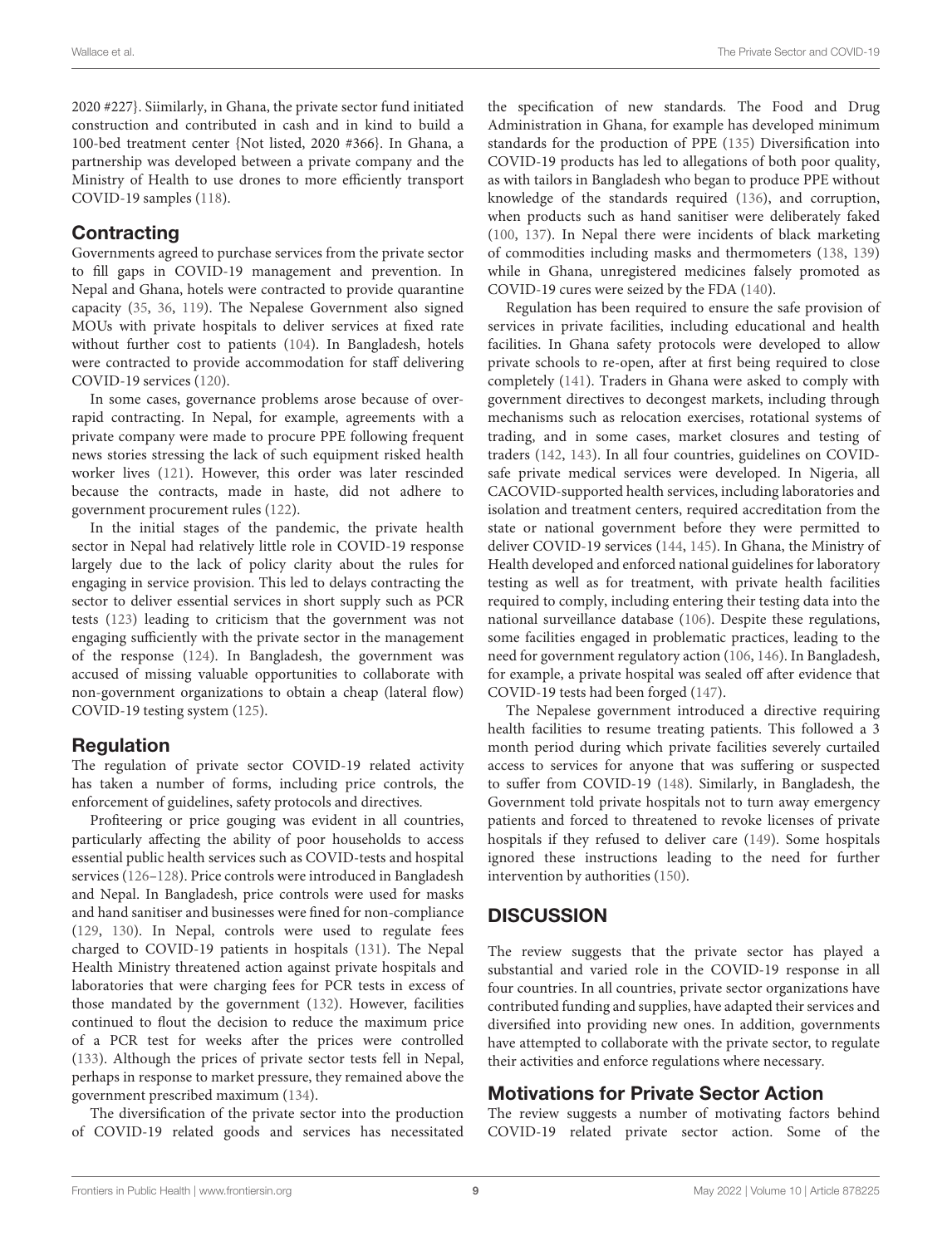contributions, such as the cash and in-kind donations by private companies to the public health and relief efforts across the countries, might be classified as part of corporate social responsibility toward the pandemic. Corporate funding for national funds as well as one off health service infrastructure investments were well publicized with acknowledgments on fund websites and much publicity in the national press; for example: [\(26,](#page-11-18) [49,](#page-12-21) [79\)](#page-13-5). As discussed elsewhere for the hospitality sector, there is evidence that corporate social responsibility during the pandemic has boosted firm value with a positive impact on business survival [\(151\)](#page-15-6).

A second factor motivating the private sector appears to be business survival and revenue protection. Use of hotels to provide quarantine space in Nepal, for example, provided much needed support to the tourism sector. Empty conference venues in Bangladesh performed a similar function. Similarly, efforts to protect workers and keep places of work safe from COVID-19 infection have both important benefits for workers and the general population but also enabled businesses themselves to survive [\(152\)](#page-15-7). Similar revenue protection during the pandemic is reported in other settings. A recent international newspaper review suggested that liquidity problems in the private medical sector resulting from a decline in revenues and increasing costs of service provision acted as a stimulus to either stop treating expensive COVID-19 patients or increase the prices for treatment [\(15\)](#page-11-11).

In other cases, the financial benefits of private sector responses have been a little more speculative although potentially more profitable. Diversification by textile and beverage companies in Ghana into the production of PPE and hand sanitiser protects the current revenue base without necessarily being a longer run corporate strategy. Supplementing Government of Bangladesh pre-funding to the Serum Institute for the development of vaccines gave the company exclusive rights to distribute a resulting vaccine in the country part of which will be sold to private paying customers.

# Improving the Government Response to the Private Sector

Governments in each country have been forced to quickly develop and adapt strategies to work with the private sector. In all countries the private sector was identified as a key player in the response and were consulted with and written into accompanying strategies. The response by the sector and success of government in managing the response is likely to depend on the extent to which public and private sector incentives and motivations align. As reflected above, private enterprises had strong incentives to cooperate with government in raising funds to alleviate the harm done by COVID-19. They also had a strong self-interest in abiding by and even leading the introduction of public health measures within their own workplaces. Private funding for COVID-19 initiatives, frequently in collaboration with government, have been high profile and often substantial: Devex suggests that in Ghana a third of COVID-related spending has come from the private sector [\(153\)](#page-15-8).

Government control and regulation over other aspects of the private sector response has proved rather more difficult. Governments in each country have faced a series of challenges in regulating the private sector. While our examples are specific to the COVID-19 response, they probably reflect the general difficulties of dealing with large, dispersed and often historically unregulated private sectors. These include: ensuring that appropriate private (non-COVID) health services were still delivered; regulating the price and quality of COVID-19 products and services; developing effective partnerships with the private sector to complement or address gaps in the work of the public sector.

#### Ensuring Services

The motivations for private health facilities to continue to deliver health services during the pandemic are perhaps complicated. As in other countries, the pandemic required complex and costly safety measures to be introduced. Private facilities often took a strongly risk adverse approach to providing services. Many facilities were unable or unwilling to risk admitting COVID-19 patients to protect patients and staff leading to reports that patients could not access health-care. Government took action in several countries to request and cajole private services to reopen including, in Bangladesh, a threat to revoke their licenses [\(149\)](#page-15-4). Such action was only partly successful. In Bangladesh and Nepal it was reported that private hospitals had still not opened up many months after government requested that they re-open [\(150,](#page-15-5) [154\)](#page-15-9).

#### Effective Regulation

Government was challenged in delivering consistent and effective regulation to the markets emerging from the demands created for COVID-19 products. These challenges include limiting profiteering or price gouging due to limited supply of essential products. This is a practice noted in a number of other countries as is the observation that government often appears to be unable to control the practice [\(15\)](#page-11-11). A further challenge was the quality control of products developed from business diversification and limits on the exports of essential supplies. It is often unclear whether governments really have the ability to enforce regulation. The responsibility for regulation often falls on local government which often lack the resources to enforce nationally set standards [\(155\)](#page-15-10). In both Nepal and Bangladesh there were reports that companies continued to flout the standards set by government. The difficulties in regulating an often powerful private sector are reflected in other countries. In India, for example, while states announced that care for COVID-19 patients should be free or highly subsidized in private and public facilities many large hospitals ignored the request and patients complained of being directed first to unsubsidised beds [\(156\)](#page-15-11).

#### Public-Private Collaboration

The recognition of the private sector as an important stakeholder and source of financial support has not always translated into rapid utilization of capacity through partnerships and direct contracting. Delays and under-utilization of private sector resources was reported in Nepal, Ghana and Bangladesh. Where collaboration between government and the private sector appears to have been most successful is where there is a clear definition of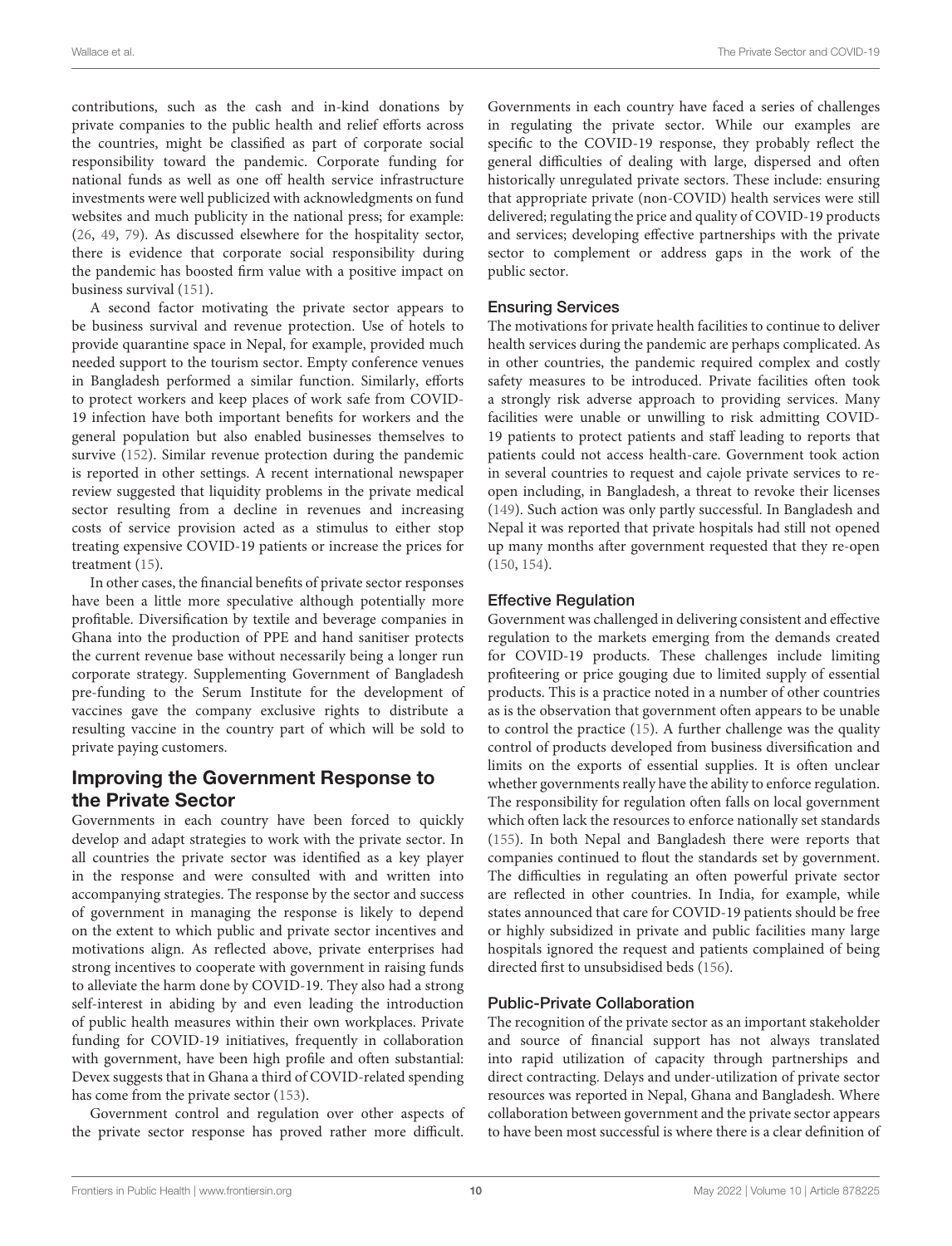Wallace et al. The Private Sector and COVID-19

the gaps in state provision followed by transparent agreements to jointly produce with or contract from the private sector. This was the case in Ghana in contracting with the garment sector for PPE and purchase of hotel space for quarantine by the Nepal government. The rapid use of private companies to provide quarantine space was in stark contrast to the weak efforts in several countries to ensure that private medical services remained accessible, affordable and safe.

# PREPARING FOR THE NEXT PANDEMIC: THE ROLE OF GOVERNMENTS AND THE PRIVATE SECTOR

The private sector as employer and provider of essential services is of growing importance to the increasingly urban population across the four countries and other similar contexts. The dependence of urban populations on private health services meant that they were particularly impacted in the initial stages of the pandemic when many private facilities closed or severely curtailed services. The experience of the four countries suggests a number of ways in which the response to the private sector might be improved in order to make the health system more resilient to future health crises including pandemics.

Fundamental to an improved response is to ensure that essential health services continue to be delivered including through the private healthcare sector upon which so much of the population is dependent, especially in urban areas which have borne the brunt of the pandemic in most countries. There is some evidence that working with the private sector can improve access to basic health services for poor households [\(157\)](#page-15-12). Private services have invariably been included in strategic plans for coping with the pandemic. The study suggests that these intentions are often not translated into rapid delivery of services both because rules on protecting non-COVID patients were unclear and rules on procurement of private services not well understood. This is not just an issue in low resource settings. In the UK, the majority of private sector capacity block purchased by the public sector in the early stages of the pandemic was unused because of confusion over contracting processes and a mismatch between population need and available resources [\(158\)](#page-15-13). The experience suggests the need for a clear framework to continue essential health services either by taking over private sector capacity or through clear rules that allow rapid procurement of non-government services.

A second requirement is the ability to provide the surge capacity necessary to overcome shortages in logistics in the early stages of the pandemic. Around the world, in rich as well as poorer countries health systems struggled to ensure that supplies of essential products and services necessary to deal with the pandemic were available [\(159\)](#page-15-14). The reasons for this are multiple and include an ideological preference for private sector delivery of services [\(160\)](#page-15-15). In all four countries a strategy is needed for ensuring supply chain resilience either by ramping up public production or developing systems to ensure rapid, quality procurement from the private sector, a theme picked up in other contexts from Iran to South Africa [\(161,](#page-15-16) [162\)](#page-15-17).

Finally, plans—including regulations and means of enforcement-are needed to protect the population, both in terms of health care treatment and prevention and ensuring that private workplaces remain safe during a public health emergency. Within cities, local governments responsible for enforcement of regulation need the human and resource capacity to apply and enforce regulations within the complex and dynamic environments in which they operate. This is particularly challenging when regulations may disproportionately affect the poorest in the city. Planning for future pandemics must engage city governments and consider the protection of not only the health of city dwellers but also their financial means of survival.

# **LIMITATIONS**

The study was largely restricted to the first phase of the pandemic, until September 2020. It was restricted to documents made available electronically. It may have missed government policy documents that were not made publicly available. The pandemic evolved rapidly and unpredictably and the conclusions drawn are confined to the experience of the first 6 months only. Conclusions and recommendations will benefit from further analysis and discussion once the pandemic has past. The review was largely descriptive in scope and so does not attempt to quantify the impact of private sector behavior or the government's own response to that behavior. Qualitative interviews would have helped to elucidate some of the themes, but resource constraints and pandemic restrictions made this impossible. Although the role of different levels of government in influencing the private sector response was included in the analysis very few media reports included references to local government.

# **CONCLUSION**

The private sector has been a key player in the COVID-19 response, not only within the health sector but also across multiple sectors impacting on health, prevention and livelihoods. This is particularly evident in urban areas, where the private sector dominates. Governments have followed a variety of strategies, including partnerships, contracting and regulation to attempt to manage the private sector response. Early, collaborative planning where local governments can reflect the realities and vulnerabilities of urban populations is vital if future pandemics are to be controlled whilst mitigating negative social and economic impacts on the urban poor.

# DATA AVAILABILITY STATEMENT

The original contributions presented in the study are included in the article/**[Supplementary Material](#page-11-19)**, further inquiries can be directed to the corresponding author.

# AUTHOR CONTRIBUTIONS

LJW, HE, TE, and MD: conceptualization. OO, RH, JN, SB, and ZQ: supervision. DB, CM, BN, SS, LJW, DJ, and AO: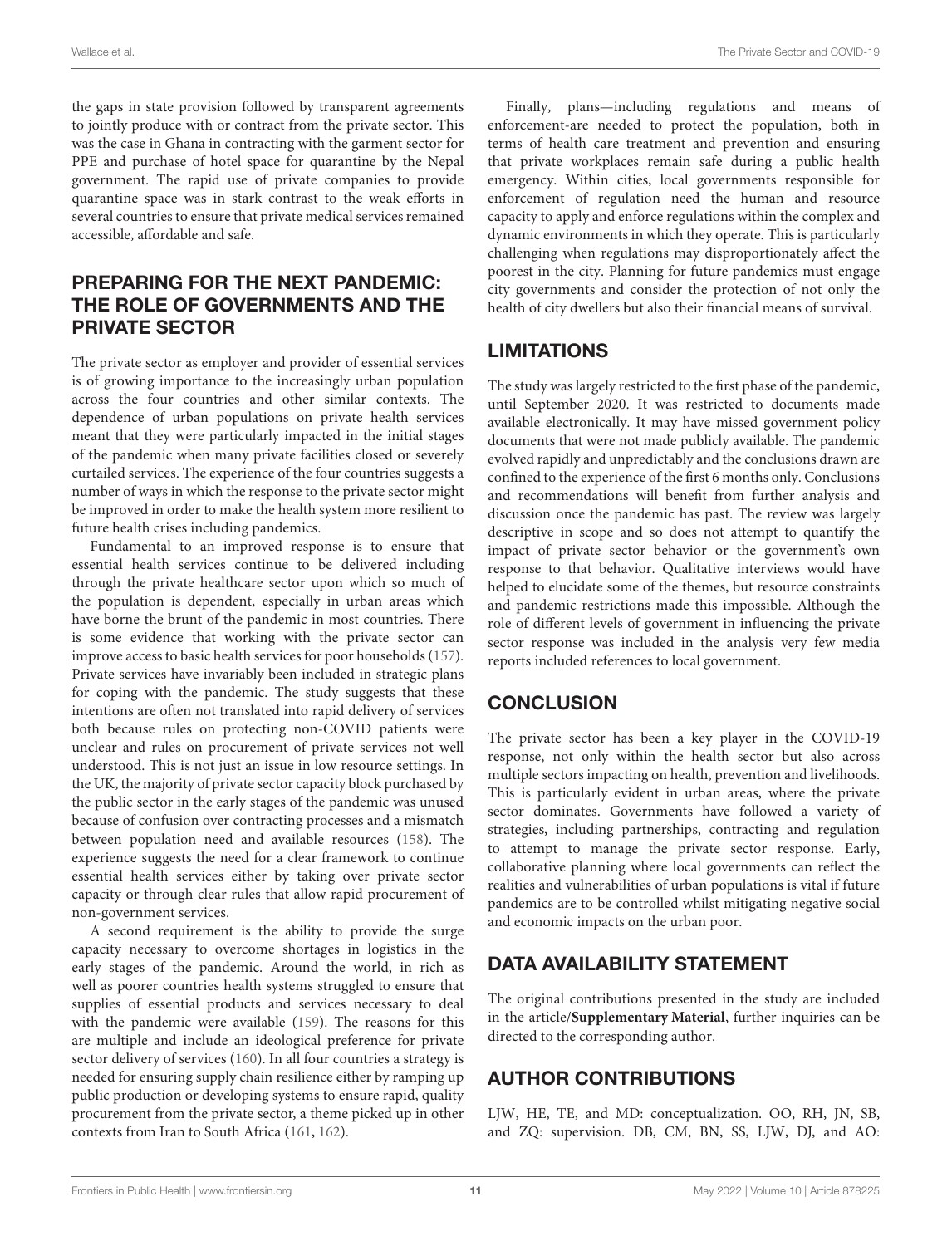investigation. LJW, HE, TE, and IA: writing original draft preparation. All authors contributed to the article, writing-review and editing, and approved the submitted version.

# FUNDING

The study in Nepal, Nigeria, and Bangladesh was part of CHORUS funded by UK Aid, from the UK Government, Grant 301132 (involving HE, TE, MD, OO, RH, JN, SB, ZQ, DB, CM, BN, AO, SS, DJ, and IA). In Ghana (involving LJW, IA, AO, and JN) the study was funded jointly by IDRC, Grant 109479 as part of the CATALYSE project (Exploring and learning from evidence, policy and systems responses to COVID-19 in West and Central Africa) and UK Aid as part of CHORUS (Community-led Responsive and Elective Urban Health Systems). The funders had

# **REFERENCES**

- <span id="page-11-0"></span>1. Bhalla N. Coronavirus will travel 'incredibly fast' in Africa's slums, U.N. cities chief warns. Reuters (2020). Available online at: [https://news.trust.org/item/](https://news.trust.org/item/20200424160516-cl4g5/) [20200424160516-cl4g5/](https://news.trust.org/item/20200424160516-cl4g5/) (accessed April 24, 2020).
- <span id="page-11-1"></span>2. WIEGO. Impact of public health measures on informal workers livelihoods and health WIEGO Women in Employment: Globalizing and Organising, Manchester (2020).
- <span id="page-11-2"></span>3. Grepin KA. Private sector an important but not dominant provider of key health services in low- and middle-income countries. Health Aff. (2016) 35:1214–21. doi: [10.1377/hlthaff.2015.0862](https://doi.org/10.1377/hlthaff.2015.0862)
- <span id="page-11-3"></span>4. Ban B, Hodgins S, Thapa P, Thapa S, Joshi D, Dhungana A, et al. A national survey of private-sector outpatient care of sick infants and young children in Nepal. BMC Health Serv Res. (2020) 20:545. doi: [10.1186/s12913-020-05393-1](https://doi.org/10.1186/s12913-020-05393-1)
- 5. Prach LM, Treleaven E, Isiguzo C, Liu J. Care-seeking at patent and proprietary medicine vendors in Nigeria. BMC Health Serv Res. (2015) 15:231. doi: [10.1186/s12913-015-0895-z](https://doi.org/10.1186/s12913-015-0895-z)
- <span id="page-11-4"></span>6. Adams AM, Islam R, Yusuf SS, Panasci A, Crowell N. Healthcare seeking for chronic illness among adult slum dwellers in Bangladesh: a descriptive cross-sectional study in two urban settings. PLoS ONE. (2020) 15:e0233635. doi: [10.1371/journal.pone.0233635](https://doi.org/10.1371/journal.pone.0233635)
- <span id="page-11-5"></span>7. WHO. An Action Plan to Engage the Private Health Service Delivery Sector in the Response to COVID-19 | Health Systems Governance Collaborative. Geneva: World Health Organisation (2020).
- <span id="page-11-6"></span>8. Mackintosh M, Channon A, Karan A, Selvaraj S, Cavagnero E, Zhao H. What is the private sector? understanding private provision in the health systems of low-income and middle-income countries. Lancet. (2016) 388:596–605. doi: [10.1016/S0140-6736\(16\)00342-1](https://doi.org/10.1016/S0140-6736(16)00342-1)
- <span id="page-11-7"></span>9. Ministry of Health-MOH/Nepal, New ERA/Nepal, ICF. Nepal Demographic and Health Survey 2016. Kathmandu, Nepal: MOH/Nepal, New ERA/Nepal & ICF (2017).
- 10. National Institute of Population Research and Training (NIPORT), ICF. Bangladesh Demographic and Health Survey 2017–18. Dhaka, Bangladesh & Rockville, Maryland, USA: NIPORT & ICF (2020).
- 11. National Population Commission-NPC/Nigeria, ICF. Nigeria Demographic and Health Survey 2018. Abuja, Nigeria, and Rockville, Maryland, USA: NPC & ICF; 2019.
- <span id="page-11-8"></span>12. Ghana Statistical Service-GSS, Ghana Health Service-GHS, ICF International. Ghana Demographic and Health Survey 2014. Rockville, Maryland, USA: GSS, GHS, and ICF International (2015).
- <span id="page-11-9"></span>13. Elston JWT, Cartwright C, Ndumbi P, Wright J. The health impact of the 2014–15 Ebola outbreak. Public Health. (2017) 143:60–70. doi: [10.1016/j.puhe.2016.10.020](https://doi.org/10.1016/j.puhe.2016.10.020)
- <span id="page-11-10"></span>14. Klinton JS, Oga-Omenka C, Heitkamp P. TB and COVID-public and private health sectors adapt to a new reality. J Clin Tuberc Other Mycobact Dis. (2020) 21:100199. doi: [10.1016/j.jctube.2020.100199](https://doi.org/10.1016/j.jctube.2020.100199)

no role in study design, data collection and analysis, decision to publish, or preparation of the manuscript.

# ACKNOWLEDGMENTS

In addition to the authors listed we acknowledge the contribution of the following researchers in developing the country reports: Maisha Ahsan, Abrit Arjyal, Muniba Farin, Shophika Regmi, Sauga KC, Santosh Giri, and Sampurna Kakchapati.

# SUPPLEMENTARY MATERIAL

<span id="page-11-19"></span>The Supplementary Material for this article can be found [online at: https://www.frontiersin.org/articles/10.3389/fpubh.](https://www.frontiersin.org/articles/10.3389/fpubh.2022.878225/full#supplementary-material) 2022.878225/full#supplementary-material

- <span id="page-11-11"></span>15. Williams OD. COVID-19 and private health: market and governance failure. Development[. \(2020\) 63:1–10. doi: 10.1057/s41301-0](https://doi.org/10.1057/s41301-020-00273-x) 20-00273-x
- <span id="page-11-12"></span>16. Kayesa NK, Shung-King M. The role of document analysis in health policy analysis studies in low and middle-income countries: lessons for HPA researchers from a qualitative systematic review. Health Policy OPEN. (2021) 2:100024. doi: [10.1016/j.hpopen.2020.100024](https://doi.org/10.1016/j.hpopen.2020.100024)
- <span id="page-11-13"></span>17. CHORUS. Resources Leeds (2022). Available online at: [https://](https://chorusurbanhealth.org/resources/) [chorusurbanhealth.org/resources/](https://chorusurbanhealth.org/resources/)
- <span id="page-11-14"></span>18. WHO. Statement on the second meeting of the International Health Regulations (2005) Emergency Committee regarding the outbreak of novel coronavirus (2019-nCoV) Geneva2020. Available online at: [https://web.](https://web.archive.org/web/20210815071616/https://www.who.int/news/item/30-01-2020-statement-on-the-second-meeting-of-the-international-health-regulations-%282005%29-emergency-committee-regarding-the-outbreak-of-novel-coronavirus-%282019-ncov%29) [archive.org/web/20210815071616/https://www.who.int/news/item/30-](https://web.archive.org/web/20210815071616/https://www.who.int/news/item/30-01-2020-statement-on-the-second-meeting-of-the-international-health-regulations-%282005%29-emergency-committee-regarding-the-outbreak-of-novel-coronavirus-%282019-ncov%29) [01-2020-statement-on-the-second-meeting-of-the-international-health](https://web.archive.org/web/20210815071616/https://www.who.int/news/item/30-01-2020-statement-on-the-second-meeting-of-the-international-health-regulations-%282005%29-emergency-committee-regarding-the-outbreak-of-novel-coronavirus-%282019-ncov%29)[regulations-%282005%29-emergency-committee-regarding-the-outbreak](https://web.archive.org/web/20210815071616/https://www.who.int/news/item/30-01-2020-statement-on-the-second-meeting-of-the-international-health-regulations-%282005%29-emergency-committee-regarding-the-outbreak-of-novel-coronavirus-%282019-ncov%29)[of-novel-coronavirus-%282019-ncov%29](https://web.archive.org/web/20210815071616/https://www.who.int/news/item/30-01-2020-statement-on-the-second-meeting-of-the-international-health-regulations-%282005%29-emergency-committee-regarding-the-outbreak-of-novel-coronavirus-%282019-ncov%29)
- <span id="page-11-15"></span>19. Wallace L, Dwomoh D, Ofosu A, Kum-Aboagye P. Analysis and Lessons from City and Local Government Responses to the Covid-19 Pandemic in the Context of the National Response in Ghana Accra: CHORUS Catalyse (2021).
- 20. Azdi Z, Nazneen S, Huque S, Rahman Piyal S, Naznin B, Huque R, et al. Covid and Cities: Bangladesh Report. Dhaka: CHORUS (2021).
- 21. Mbachu C, Agwu P, Arize I, Okeke C, Ogbozor P, Orjiakor C, et al. Covid and Cities: Nigeria Case Study Report. Enugu: CHORUS (2021).
- <span id="page-11-16"></span>22. Baral S, Joshi D, Sharma S, Shrestha P, Regmi S, Kakchapati S, et al. Covid-19 and Cities: Nepal Country Report. Kathmandu: CHORUS (2021).
- <span id="page-11-17"></span>23. Sapkota K, Dangal G, Koirala M, Sapkota K, Poudel A, Dhital SR. Strategies for prevention and control of COVID-19 in Nepal. Journal of Patan Academy of Health Sciences. (2020) 7:85–8. doi: [10.3126/jpahs.v7i1.28879](https://doi.org/10.3126/jpahs.v7i1.28879)
- 24. The Himalayan News Service. Government issue COVID-19 fund directive. The Himalayan Times. (2020). Available online at: [https://](https://thehimalayantimes.com/nepal/government-issues-covid-19-fund-directive) [thehimalayantimes.com/nepal/government-issues-covid-19-fund-directive](https://thehimalayantimes.com/nepal/government-issues-covid-19-fund-directive) (accessed April 12, 2020).
- 25. Agrani Bank donates Tk1.25cr to PM's relief fund. The Business Standard (2020). Available online at: [https://www.tbsnews.net/coronavirus-chronicle/](https://www.tbsnews.net/coronavirus-chronicle/covid-19-bangladesh/agrani-bank-donates-tk125cr-pms-relief-fund-66079) [covid-19-bangladesh/agrani-bank-donates-tk125cr-pms-relief-fund-66079](https://www.tbsnews.net/coronavirus-chronicle/covid-19-bangladesh/agrani-bank-donates-tk125cr-pms-relief-fund-66079) (accessed April 6, 2020).
- <span id="page-11-18"></span>26. Marico donates Tk50 lakh to PM's Relief and Welfare Fund. The Business Standard (2020). Available online at: [https://www.tbsnews.net/coronavirus](https://www.tbsnews.net/coronavirus-chronicle/covid-19-bangladesh/marico-donates-tk50-lakh-pms-relief-and-welfare-fund-66064)[chronicle/covid-19-bangladesh/marico-donates-tk50-lakh-pms-relief](https://www.tbsnews.net/coronavirus-chronicle/covid-19-bangladesh/marico-donates-tk50-lakh-pms-relief-and-welfare-fund-66064)[and-welfare-fund-66064](https://www.tbsnews.net/coronavirus-chronicle/covid-19-bangladesh/marico-donates-tk50-lakh-pms-relief-and-welfare-fund-66064) (accessed April 6, 2020).
- 27. Summit Group donates Tk 30m to fight coronavirus pandemic. The Financial Express (2020). Available online at: [https://thefinancialexpress.](https://thefinancialexpress.com.bd/economy/bangladesh/summit-group-donates-tk-30m-to-fight-coronavirus-pandemic-1585652363) [com.bd/economy/bangladesh/summit-group-donates-tk-30m-to-fight](https://thefinancialexpress.com.bd/economy/bangladesh/summit-group-donates-tk-30m-to-fight-coronavirus-pandemic-1585652363)[coronavirus-pandemic-1585652363](https://thefinancialexpress.com.bd/economy/bangladesh/summit-group-donates-tk-30m-to-fight-coronavirus-pandemic-1585652363) (accessed March 31, 2020).
- 28. Government of Ghana. The COVID-19 National Trust Fund Accra. (2020). Available online at:<https://nationalcovidtrustfund.gov.gh/>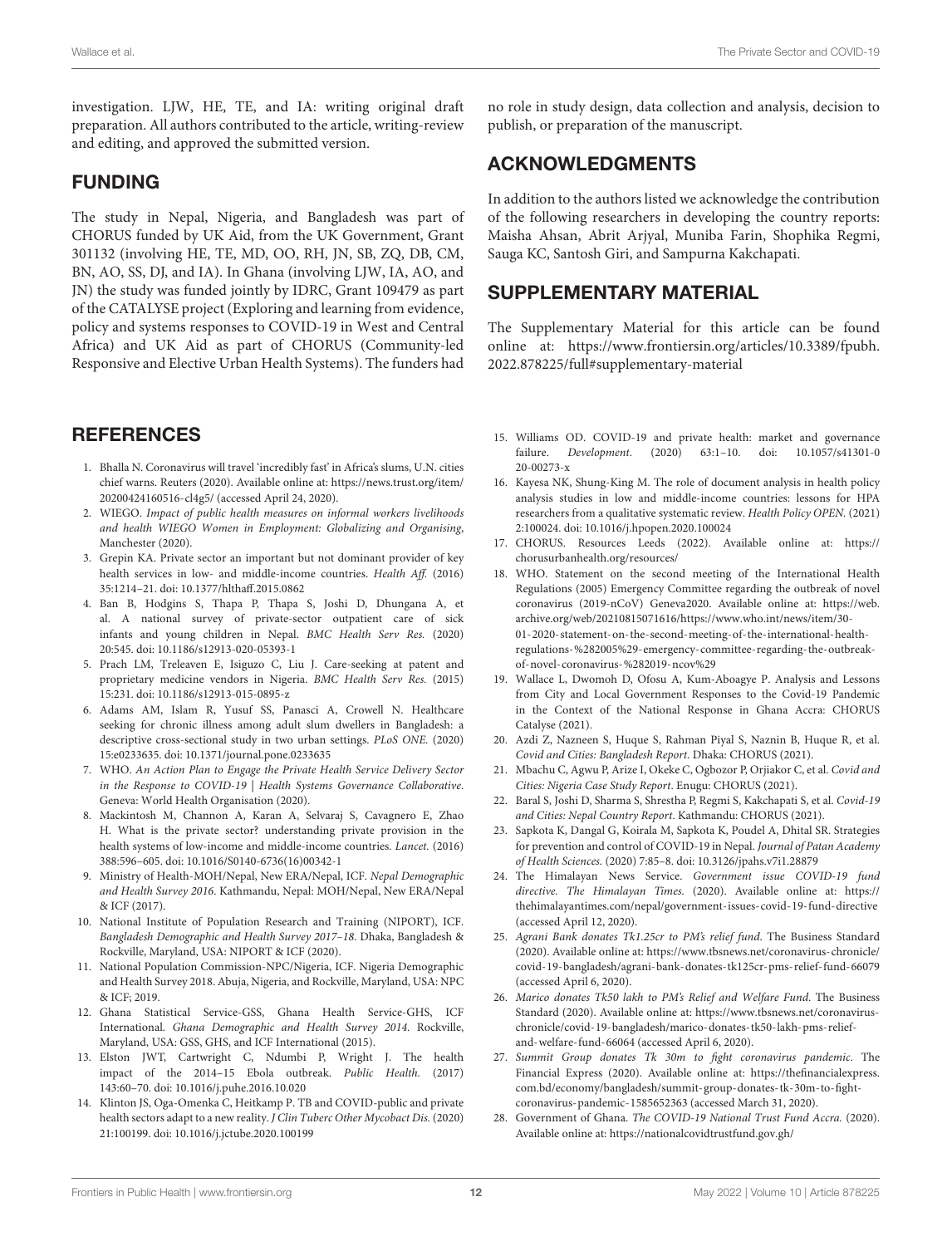- <span id="page-12-0"></span>29. Larweh K. Top Archive Donates to Covid-19 Trust Fund. Daily Graphic (2020). Available online at: [https://www.graphic.com.gh/news/general](https://www.graphic.com.gh/news/general-news/top-archive-donates-to-covid-19-trust-fund.html)[news/top-archive-donates-to-covid-19-trust-fund.html](https://www.graphic.com.gh/news/general-news/top-archive-donates-to-covid-19-trust-fund.html) (accessed April 28, 2020).
- <span id="page-12-1"></span>30. Khatri P. Govt Receives Over Rs 1.59 Bln In Anti-COVID-19 Fund. The Rising Nepal (2020). Available online at: [https://risingnepaldaily.com/main](https://risingnepaldaily.com/main-news/govt-receives-over-rs-159-bln-in-anti-covid-19-fund)[news/govt-receives-over-rs-159-bln-in-anti-covid-19-fund](https://risingnepaldaily.com/main-news/govt-receives-over-rs-159-bln-in-anti-covid-19-fund) (accessed April 3, 2020).
- <span id="page-12-2"></span>31. Toluwani O. Opinion: COVID-19 is a game-changer for health financing in Nigeria. devex (2020). Available online at: [https://www.devex.com/news/](https://www.devex.com/news/opinion-covid-19-is-a-game-changer-for-health-financing-in-nigeria-97117) [opinion-covid-19-is-a-game-changer-for-health-financing-in-nigeria-](https://www.devex.com/news/opinion-covid-19-is-a-game-changer-for-health-financing-in-nigeria-97117)[97117](https://www.devex.com/news/opinion-covid-19-is-a-game-changer-for-health-financing-in-nigeria-97117) (accessed June 10, 2020).
- 32. CACOVID. Coalition Against COVID19 Abuja. (2020). Available online at:<https://www.cacovid.org/>
- 33. COVID-19 Private Sector Fund Accra. (2020). Available online at: [https://](https://ghanacovid19fund.com/) [ghanacovid19fund.com/](https://ghanacovid19fund.com/) (accessed January 19, 2022).
- <span id="page-12-3"></span>34. COVID-19 Trust Fund presents GH6.8m to Infectious Diseases Centre Graphic Online. (2020). Available online at: [https://www.graphic.com.gh/](https://www.graphic.com.gh/news/general-news/covid-19-trust-fund-presents-gh-6-8m-to-infectious-diseases-centre.html) [news/general-news/covid-19-trust-fund-presents-gh-6-8m-to-infectious](https://www.graphic.com.gh/news/general-news/covid-19-trust-fund-presents-gh-6-8m-to-infectious-diseases-centre.html)[diseases-centre.html](https://www.graphic.com.gh/news/general-news/covid-19-trust-fund-presents-gh-6-8m-to-infectious-diseases-centre.html) (accessed August 20, 2020).
- <span id="page-12-4"></span>35. Himalayan News Service. 5,000-bed quarantine facilities to be set up in valley. The Himalayan (2020). Available online at: [https://](https://thehimalayantimes.com/kathmandu/5000-bed-quarantine-facilities-to-be-set-up-in-valley) [thehimalayantimes.com/kathmandu/5000-bed-quarantine-facilities-to](https://thehimalayantimes.com/kathmandu/5000-bed-quarantine-facilities-to-be-set-up-in-valley)[be-set-up-in-valley](https://thehimalayantimes.com/kathmandu/5000-bed-quarantine-facilities-to-be-set-up-in-valley) (accessed March 23, 2020).
- <span id="page-12-20"></span>36. Himalayan News Service. Hotel quarantine not for profit, but govt trying to haggle: Hotel Association Nepal. The Himalayan (2020). Available online at: [https://thehimalayantimes.com/nepal/hotel-quarantine-not-for](https://thehimalayantimes.com/nepal/hotel-quarantine-not-for-profit-but-govt-trying-to-haggle-han)[profit-but-govt-trying-to-haggle-han](https://thehimalayantimes.com/nepal/hotel-quarantine-not-for-profit-but-govt-trying-to-haggle-han) (accessed August 23, 2020).
- 37. Church of Pentecost offers facility as isolation center for COVID-19 treatment. CitiNewsroom (2020). Available online at: [https://citinewsroom.com/2020/](https://citinewsroom.com/2020/04/church-of-pentecost-offers-facility-as-isolation-center-for-covid-19-treatment/) [04/church-of-pentecost-offers-facility-as-isolation-center-for-covid-19](https://citinewsroom.com/2020/04/church-of-pentecost-offers-facility-as-isolation-center-for-covid-19-treatment/) [treatment/](https://citinewsroom.com/2020/04/church-of-pentecost-offers-facility-as-isolation-center-for-covid-19-treatment/) (accessed April 24, 2020).
- 38. 20 isolation beds added in Narayani. Kantipur National Daily (2020). Available online at: epaper.ekantipur.com/kantipur/2020-04-06 (accessed April 6, 2020).
- <span id="page-12-5"></span>39. Alamgir S. Star-rated Cox's Bazar hotel to turn into isolation centre. The Business Standard (2020). Available online at: [https://www.tbsnews.net/](https://www.tbsnews.net/coronavirus-chronicle/covid-19-bangladesh/star-rated-coxs-bazar-hotel-turn-isolation-centre-87517) [coronavirus-chronicle/covid-19-bangladesh/star-rated-coxs-bazar-hotel](https://www.tbsnews.net/coronavirus-chronicle/covid-19-bangladesh/star-rated-coxs-bazar-hotel-turn-isolation-centre-87517)[turn-isolation-centre-87517](https://www.tbsnews.net/coronavirus-chronicle/covid-19-bangladesh/star-rated-coxs-bazar-hotel-turn-isolation-centre-87517) (accessed June 1, 2020).
- <span id="page-12-6"></span>40. CACOVID: Nigeria's private-sector response to COVID-19. Business Day (2020). Available online at: [https://businessday.ng/coronavirus/article/](https://businessday.ng/coronavirus/article/cacovid-nigerias-private-sector-response-to-covid-19/) [cacovid-nigerias-private-sector-response-to-covid-19/](https://businessday.ng/coronavirus/article/cacovid-nigerias-private-sector-response-to-covid-19/) (accessed April 15, 2020).
- 41. Hospital for Covid-19 patients at Bashundhara's ICCB to open soon'. The Daily Star (2020). Available online at: [https://www.thedailystar.net/hospital](https://www.thedailystar.net/hospital-for-coronavirus-covid-19-patients-at-bashundhara-iccb-open-soon-1895308)[for-coronavirus-covid-19-patients-at-bashundhara-iccb-open-soon-](https://www.thedailystar.net/hospital-for-coronavirus-covid-19-patients-at-bashundhara-iccb-open-soon-1895308)[1895308](https://www.thedailystar.net/hospital-for-coronavirus-covid-19-patients-at-bashundhara-iccb-open-soon-1895308) (accessed April 21, 2020).
- 42. ICCB hospital for Covid-19 patients opens. The Daily Star (2020). Available online at[: https://www.thedailystar.net/frontpage/news/iccb-hospital-covid-](https://www.thedailystar.net/frontpage/news/iccb-hospital-covid-19-patients-opens-1903636)[19-patients-opens-1903636](https://www.thedailystar.net/frontpage/news/iccb-hospital-covid-19-patients-opens-1903636) (accessed May 18, 2020).
- 43. Navana group to give 2-storey building in Chattogram for corona hospital. The Business Standard (2020). Available online at: [https://www.tbsnews.net/](https://www.tbsnews.net/coronavirus-chronicle/covid-19-bangladesh/field-hospital-brings-relief-ctg-covid-19-patients-81766) [coronavirus-chronicle/covid-19-bangladesh/field-hospital-brings-relief](https://www.tbsnews.net/coronavirus-chronicle/covid-19-bangladesh/field-hospital-brings-relief-ctg-covid-19-patients-81766)[ctg-covid-19-patients-81766](https://www.tbsnews.net/coronavirus-chronicle/covid-19-bangladesh/field-hospital-brings-relief-ctg-covid-19-patients-81766) (accessed May 15, 2020).
- 44. BGMEA inaugurates 50-bed dedicated Covid-19 field hospital in Chattogram. The Business Standard (2020). Available online at: [https://www.tbsnews.net/](https://www.tbsnews.net/coronavirus-chronicle/covid-19-bangladesh/bgmea-inaugurates-50-bed-dedicated-covid-19-field-hospital) [coronavirus-chronicle/covid-19-bangladesh/bgmea-inaugurates-50-bed](https://www.tbsnews.net/coronavirus-chronicle/covid-19-bangladesh/bgmea-inaugurates-50-bed-dedicated-covid-19-field-hospital)[dedicated-covid-19-field-hospital](https://www.tbsnews.net/coronavirus-chronicle/covid-19-bangladesh/bgmea-inaugurates-50-bed-dedicated-covid-19-field-hospital) (accessed July 2, 2020).
- <span id="page-12-7"></span>45. Bawumia commissions 100-bed infectious disease centre sponsored by Ghana Covid-19 Private Sector Fund. Joy Online (2020). Available online at: [https://www.myjoyonline.com/bawumia-commissions-100](https://www.myjoyonline.com/bawumia-commissions-100-bed-infectious-disease-centre-sponsored-by-ghana-covid-19-private-sector-fund/) [bed-infectious-disease-centre-sponsored-by-ghana-covid-19-private](https://www.myjoyonline.com/bawumia-commissions-100-bed-infectious-disease-centre-sponsored-by-ghana-covid-19-private-sector-fund/)[sector-fund/](https://www.myjoyonline.com/bawumia-commissions-100-bed-infectious-disease-centre-sponsored-by-ghana-covid-19-private-sector-fund/) (accessed July 25, 2020).
- <span id="page-12-8"></span>46. NMB Bank Provides 5 thousand set Remdesivir Kantipur (2020). Available online at: [https://ekantipur.com/business/2020/08/28/159858801772994586.](https://ekantipur.com/business/2020/08/28/159858801772994586.html) [html](https://ekantipur.com/business/2020/08/28/159858801772994586.html) (accessed August 28, 2020).
- 47. Unilever announces relief package Kantipur National (2020). Available online at: [https://epaper.ekantipurh](https://epaper.ekantipur)ttps://epaper.ekantipur (accessed July 7, 2020).
- 48. Panchakanya hands over Health Commodities Kantipur (2020). Available online at: [https://epaper.ekantipur.com/kantipur/2020](https://epaper.ekantipur.com/kantipur/202)-05-05 (accessed May 5, 2020).
- <span id="page-12-21"></span>49. Bishal Group Provides PPE, IR Thermometer and N-95 Mask. Online Khabar (2020). Available online at: [https://www.onlinekhabar.com/2020/05/](https://www.onlinekhabar.com/2020/05/868744) [868744](https://www.onlinekhabar.com/2020/05/868744) (accessed May 29, 2020).
- 50. Staff Correspondent. Covid-19 Vaccine Production: Beximco Pharma ties up with Indian firm. The Daily Star (2020). Available online at: [https://](https://www.thedailystar.net/frontpage/news/beximco-pharma-ties-indian-firm-1952677) [www.thedailystar.net/frontpage/news/beximco-pharma-ties-indian-firm-](https://www.thedailystar.net/frontpage/news/beximco-pharma-ties-indian-firm-1952677)[1952677](https://www.thedailystar.net/frontpage/news/beximco-pharma-ties-indian-firm-1952677) (accessed August 28, 2020).
- 51. Parvez S. The poor looking down the barrel. The Daily Star (2020). Available online at: [https://www.thedailystar.net/frontpage/news/the-poor-looking](https://www.thedailystar.net/frontpage/news/the-poor-looking-down-the-barrel-1889122)[down-the-barrel-1889122](https://www.thedailystar.net/frontpage/news/the-poor-looking-down-the-barrel-1889122) (accessed November 8, 2020).
- 52. Laxmi provides health supply to province Kantipur National Daily. (2020). Available online at: [https://epaper.ekantipur.com/kantipur/2020](https://epaper.ekantipur.com/kantipur/202)-06- 16 (accessed July 16, 2020).
- <span id="page-12-9"></span>53. Okunola A. 5 Challenges Facing Health Care Workers in Nigeria as They Tackle COVID-19. Global Citizen (2020). Available online at: [https://www.](https://www.globalcitizen.org/en/content/challenges-for-health-care-workers-nigeria-covid/) [globalcitizen.org/en/content/challenges-for-health-care-workers-nigeria](https://www.globalcitizen.org/en/content/challenges-for-health-care-workers-nigeria-covid/)[covid/](https://www.globalcitizen.org/en/content/challenges-for-health-care-workers-nigeria-covid/) (accessed June 9, 2020).
- <span id="page-12-10"></span>54. MTN Ghana. MTN Ghana Foundation supports government's Covid-19 fight with 5 million. JoyOnline (2020). Available online at: [https://www.](https://www.myjoyonline.com/mtn-ghana-foundation-supports-governments-covid-19-fight-with-5-million/) [myjoyonline.com/mtn-ghana-foundation-supports-governments-covid-](https://www.myjoyonline.com/mtn-ghana-foundation-supports-governments-covid-19-fight-with-5-million/)[19-fight-with-5-million/](https://www.myjoyonline.com/mtn-ghana-foundation-supports-governments-covid-19-fight-with-5-million/) (accessed April 8, 2020).
- <span id="page-12-11"></span>55. Nyavi GA. Zoomlion partners govt to clean markets in Accra. Graphic Online (2020). Available online at: [https://www.graphic.com.gh/news/general](https://www.graphic.com.gh/news/general-news/zoomlion-partners-govt-to-clean-markets-in-accra.html)[news/zoomlion-partners-govt-to-clean-markets-in-accra.html](https://www.graphic.com.gh/news/general-news/zoomlion-partners-govt-to-clean-markets-in-accra.html) (accessed July 20, 2020).
- <span id="page-12-12"></span>56. Beximco Pharma and Serum Institute of India Announce COVID-19 Vaccine Cooperation. Labmate Online (2020). Available online at: [https://](https://www.labmate-online.com/news/news-and-views/5/beximco-pharma/beximco-pharma-andnbspserum-institute-of-india-announce-covid-19-vaccine-cooperation/53159) [www.labmate-online.com/news/news-and-views/5/beximco-pharma/](https://www.labmate-online.com/news/news-and-views/5/beximco-pharma/beximco-pharma-andnbspserum-institute-of-india-announce-covid-19-vaccine-cooperation/53159) [beximco-pharma-andnbspserum-institute-of-india-announce-covid-19](https://www.labmate-online.com/news/news-and-views/5/beximco-pharma/beximco-pharma-andnbspserum-institute-of-india-announce-covid-19-vaccine-cooperation/53159) [vaccine-cooperation/53159](https://www.labmate-online.com/news/news-and-views/5/beximco-pharma/beximco-pharma-andnbspserum-institute-of-india-announce-covid-19-vaccine-cooperation/53159)
- <span id="page-12-13"></span>57. Merck Foundation, African First Ladies Join Covid-19 'Stay Safe' Campaign. Daily Guide Network (2020). Available online at: [https://dailyguidenetwork.](https://dailyguidenetwork.com/merck-foundation-african-first-ladies-join-covid-19-stay-safe-campaign/) [com/merck-foundation-african-first-ladies-join-covid-19-stay-safe](https://dailyguidenetwork.com/merck-foundation-african-first-ladies-join-covid-19-stay-safe-campaign/)[campaign/](https://dailyguidenetwork.com/merck-foundation-african-first-ladies-join-covid-19-stay-safe-campaign/) (accessed April 9, 2020).
- 58. How CSOs, NGOs, aged fight COVID-19 in Nigeria. FactCheck (2020). Available online at: [http://www.factcheckng.com/2020/05/how-csos-ngos](http://www.factcheckng.com/2020/05/how-csos-ngos-aged-fight-covid-19-in.html)[aged-fight-covid-19-in.html](http://www.factcheckng.com/2020/05/how-csos-ngos-aged-fight-covid-19-in.html) (accessed May 23, 2020).
- 59. Campbell J, McCaslin J. How Nigeria Has Responded to COVID-19 So Far. Council for Foreign Relations. (2020). Available online at: [https://www.cfr.](https://www.cfr.org/blog/how-nigeria-has-responded-covid-19-so-far) [org/blog/how-nigeria-has-responded-covid-19-so-far](https://www.cfr.org/blog/how-nigeria-has-responded-covid-19-so-far) (accessed April 28, 2020).
- <span id="page-12-14"></span>60. MTN Announces Ghc 5m Package For Covid-19. Daily Guide Network (2020). Available online at: [https://dailyguidenetwork.com/mtn-announces](https://dailyguidenetwork.com/mtn-announces-ghc-5m-package-for-covid-19/)[ghc-5m-package-for-covid-19/](https://dailyguidenetwork.com/mtn-announces-ghc-5m-package-for-covid-19/) (accessed April 7, 2020).
- <span id="page-12-15"></span>61. Banglalink announces toll-free calls to coronavirus hotlines. The Business Standard (2020). Available online at: [https://www.tbsnews.net/](https://www.tbsnews.net/companies/coronavirus-hotline-numbers-announced-toll-free-banglalink-subscribers-54265) [companies/coronavirus-hotline-numbers-announced-toll-free-banglalink](https://www.tbsnews.net/companies/coronavirus-hotline-numbers-announced-toll-free-banglalink-subscribers-54265)[subscribers-54265](https://www.tbsnews.net/companies/coronavirus-hotline-numbers-announced-toll-free-banglalink-subscribers-54265) (accessed March 10, 2020).
- <span id="page-12-16"></span>62. Badhathoki B. This is how phones are used to spread Covid-19 awareness in Nepal. Onlinekhabar (2020). Available online at: [https://english.](https://english.onlinekhabar.com/this-is-how-phones-are-used-to-spread-covid-19-awareness-in-nepal.html) [onlinekhabar.com/this-is-how-phones-are-used-to-spread-covid-19](https://english.onlinekhabar.com/this-is-how-phones-are-used-to-spread-covid-19-awareness-in-nepal.html) [awareness-in-nepal.html](https://english.onlinekhabar.com/this-is-how-phones-are-used-to-spread-covid-19-awareness-in-nepal.html) (accessed April 29, 2020).
- <span id="page-12-17"></span>63. Slum/Shack Dwellers International Impact of COVID-19 on Nigeria's informal settlements. Cape Town (2020).
- <span id="page-12-18"></span>64. Sarpong A. FEED-A-KAYAYO Project Accra. (2020). Available online at: home.kpmg/gh/en/home/insights/2020/08/feed-a-kayayo-project.html.
- <span id="page-12-19"></span>65. Himalayan News Service. Unilever's initiative in fight against COVID-19 pandemic Himalayan Times Daily (2021). Available online at: thehimalayantimes.com/business/unilevers-initiative-in-fight-againstcovid-19 (accessed July 9, 2021).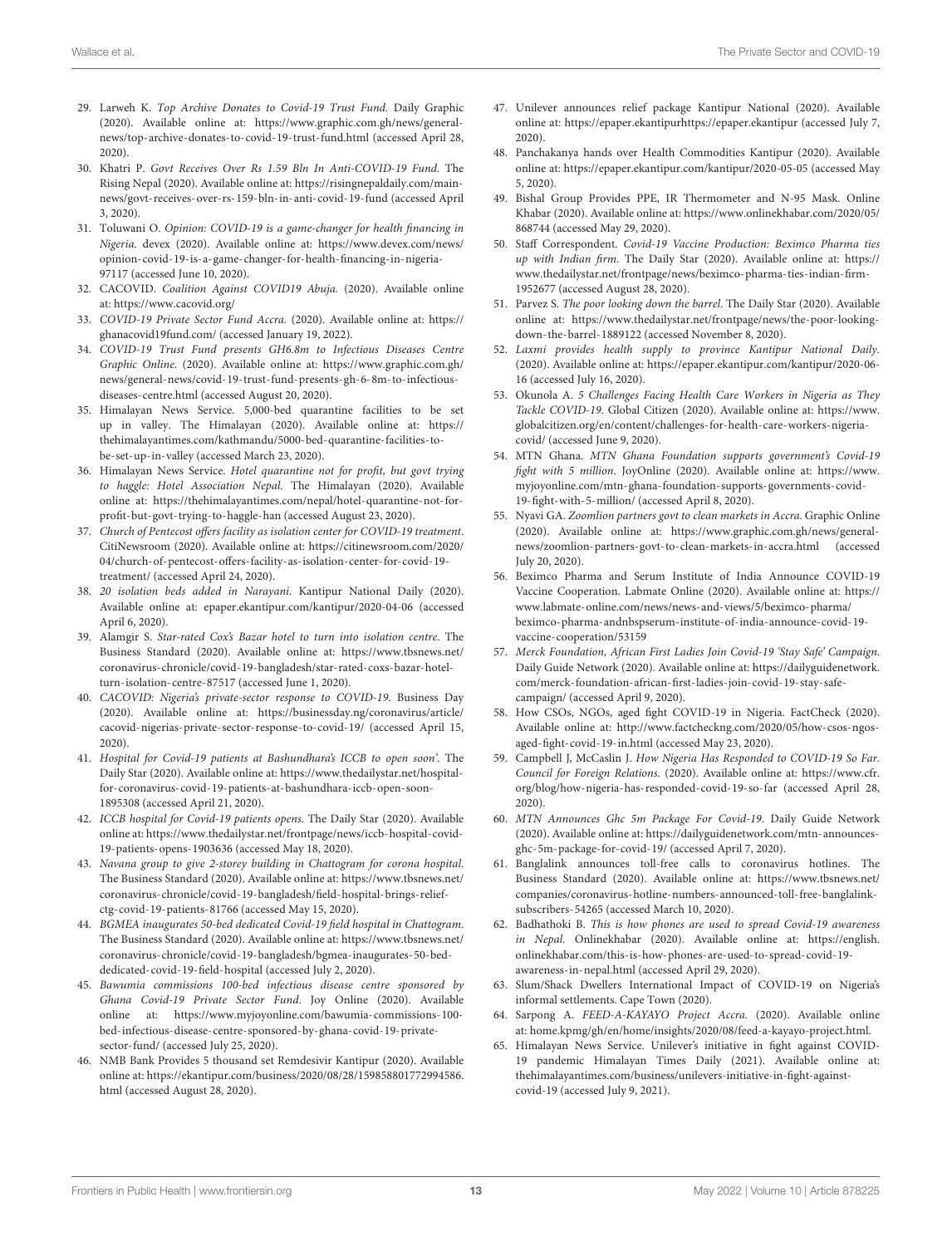- <span id="page-13-0"></span>66. Everest employee provide relief worth 3 million. Kantipur National Daily (2020). Available online at: epaper.ekantipur.com/kantipur/2020-05- 11 (accessed May 11, 2020).
- <span id="page-13-1"></span>67. Okwumbu-Imafidon R. CACOVID devotes N23 billion to feeding Nigerians. Nairametrics (2020). Available online at: [https://nairametrics.com/2020/04/](https://nairametrics.com/2020/04/21/cacovid-devotes-n23-billion-to-feeding-nigerians/) [21/cacovid-devotes-n23-billion-to-feeding-nigerians/](https://nairametrics.com/2020/04/21/cacovid-devotes-n23-billion-to-feeding-nigerians/) (accessed April 21, 2020).
- 68. Antara NF. Bidyanondo Foundation doing its best to help people. Dhaka Tribune (2020). Available online at: [https://www.dhakatribune.com/](https://www.dhakatribune.com/bangladesh/2020/05/08/bidyanondo-foundation-doing-its-best-to-help-the-people) [bangladesh/2020/05/08/bidyanondo-foundation-doing-its-best-to-help](https://www.dhakatribune.com/bangladesh/2020/05/08/bidyanondo-foundation-doing-its-best-to-help-the-people)[the-people](https://www.dhakatribune.com/bangladesh/2020/05/08/bidyanondo-foundation-doing-its-best-to-help-the-people) (accessed November 16, 2020).
- 69. Mr Noodles lends hand to coronavirus-hit people. The Business Standard (2020). Available online at: [https://www.tbsnews.net/coronavirus-chronicle/](https://www.tbsnews.net/coronavirus-chronicle/covid-19-bangladesh/mr-noodles-lends-hand-coronavirus-hit-people-71377) [covid-19-bangladesh/mr-noodles-lends-hand-coronavirus-hit-people-](https://www.tbsnews.net/coronavirus-chronicle/covid-19-bangladesh/mr-noodles-lends-hand-coronavirus-hit-people-71377)[71377](https://www.tbsnews.net/coronavirus-chronicle/covid-19-bangladesh/mr-noodles-lends-hand-coronavirus-hit-people-71377) (accessed April 19, 2020).
- 70. Mondira RT. JAAGO Foundation's initiatives to help people in need. The Daily Star (2020). Available online at: [https://www.thedailystar.net/star-youth/](https://www.thedailystar.net/star-youth/news/jaago-foundations-initiatives-help-people-need-1888168) [news/jaago-foundations-initiatives-help-people-need-1888168](https://www.thedailystar.net/star-youth/news/jaago-foundations-initiatives-help-people-need-1888168) (accessed March 31, 2020).
- 71. Adesanya OA. Government preparedness and response towards COVID-19 outbreak in Nigeria: a retrospective analysis of the last 6 months. J Glob Health. (2020) 10:020382. doi: [10.7189/jogh.10.020382](https://doi.org/10.7189/jogh.10.020382)
- 72. PepsiCo to provide over 1.4m meals. Dhaka Tribune (2020). Available online at: [https://www.dhakatribune.com/business/2020/04/29/pepsico-to](https://www.dhakatribune.com/business/2020/04/29/pepsico-to-provide-over-)[provide-over-1](https://www.dhakatribune.com/business/2020/04/29/pepsico-to-provide-over-)-4-million-meals-bss (accessed April 29, 2020).
- 73. Dixit S, Ogundeji Y, Onwujekw O. How well has Nigeria responded to COVID-19? Washington DC: Brookings (2020).
- <span id="page-13-2"></span>74. Victory Bible Church Donates Food To Over 2,000 Awoshie Residents. Daily Guide Network (2020). Available online at: dailyguidenetwork.com/victorybible-church-donates-food-to-over-2000-awoshie-residents (accessed April 19, 2020).
- <span id="page-13-3"></span>75. Coronavirus fallout: Brac allocates Tk 15cr for 100,000 low-income families. Dhaka Tribune (2020). Available online at: [https://www.thedailystar.net/](https://www.thedailystar.net/coronavirus-deadly-new-threat/news/coronavirus-fallout-brac-allocates-tk-15cr-100000-low-income-families-1888891) [coronavirus-deadly-new-threat/news/coronavirus-fallout-brac-allocates](https://www.thedailystar.net/coronavirus-deadly-new-threat/news/coronavirus-fallout-brac-allocates-tk-15cr-100000-low-income-families-1888891)[tk-15cr-100000-low-income-families-1888891](https://www.thedailystar.net/coronavirus-deadly-new-threat/news/coronavirus-fallout-brac-allocates-tk-15cr-100000-low-income-families-1888891) (accessed November 16, 2020).
- 76. Coronavirus: Brac UDP distributes food to slum dwellers. Dhaka Tribune (2020). Available online at: [https://www.dhakatribune.com/bangladesh/](https://www.dhakatribune.com/bangladesh/dhaka/2020/04/01/coronavirus-brac-udp-distributes-food-to-slum-dwellers) [dhaka/2020/04/01/coronavirus-brac-udp-distributes-food-to-slum](https://www.dhakatribune.com/bangladesh/dhaka/2020/04/01/coronavirus-brac-udp-distributes-food-to-slum-dwellers)[dwellers](https://www.dhakatribune.com/bangladesh/dhaka/2020/04/01/coronavirus-brac-udp-distributes-food-to-slum-dwellers) (accessed April 1, 2020).
- 77. TBS Report. Standard Chartered encourages clients to join fight against coronavirus. The Business Standard (2020). Available online at: [https://www.](https://www.tbsnews.net/economy/banking/standard-chartered-encourages-clients-join-fight-against-coronavirus-82882) [tbsnews.net/economy/banking/standard-chartered-encourages-clients](https://www.tbsnews.net/economy/banking/standard-chartered-encourages-clients-join-fight-against-coronavirus-82882)[join-fight-against-coronavirus-82882](https://www.tbsnews.net/economy/banking/standard-chartered-encourages-clients-join-fight-against-coronavirus-82882) (accessed May 18, 2020).
- <span id="page-13-4"></span>78. Coronavirus fallout: Brac to support 7,250 migrant returnees. The Daily Star (2020). Available online at: [https://www.thedailystar.net/](https://www.thedailystar.net/coronavirus-fallout-brac-support-7250-migrant-returnees-1916677) [coronavirus-fallout-brac-support-7250-migrant-returnees-1916677](https://www.thedailystar.net/coronavirus-fallout-brac-support-7250-migrant-returnees-1916677) (accessed November 16, 2020).
- <span id="page-13-5"></span>79. NBSSI and Mastercard Foundation COVID-19 Recovery and Resilience Program to Support MSMEs in Ghana. Mastercard Foundation (2020). Available online at: [https://mastercardfdn.org/nbssi-and-mastercard](https://mastercardfdn.org/nbssi-and-mastercard-foundation-covid-19-recovery-and-resilience-program-to-support-msmes-in-ghana/)[foundation-covid-19-recovery-and-resilience-program-to-support](https://mastercardfdn.org/nbssi-and-mastercard-foundation-covid-19-recovery-and-resilience-program-to-support-msmes-in-ghana/)[msmes-in-ghana/](https://mastercardfdn.org/nbssi-and-mastercard-foundation-covid-19-recovery-and-resilience-program-to-support-msmes-in-ghana/) (accessed September 16, 2020).
- <span id="page-13-6"></span>80. Tajmim T. Private hospitals unable, unwilling to treat coronavirus patients. The Business Standard (2020). Available online at: [https://www.tbsnews.net/](https://www.tbsnews.net/bangladesh/health/private-hospitals-unable-unwilling-treat-coronavirus-patients-54169) [bangladesh/health/private-hospitals-unable-unwilling-treat-coronavirus](https://www.tbsnews.net/bangladesh/health/private-hospitals-unable-unwilling-treat-coronavirus-patients-54169)[patients-54169](https://www.tbsnews.net/bangladesh/health/private-hospitals-unable-unwilling-treat-coronavirus-patients-54169) (accessed March 10, 2020).
- 81. Devnath B. Frontline fighters lack enough personal safety gear. The Business Standard (2020). Available online at: [https://www.tbsnews.net/coronavirus](https://www.tbsnews.net/coronavirus-chronicle/frontline-fighters-lack-enough-personal-safety-gear-58288)[chronicle/frontline-fighters-lack-enough-personal-safety-gear-58288](https://www.tbsnews.net/coronavirus-chronicle/frontline-fighters-lack-enough-personal-safety-gear-58288) (accessed March 19, 2020).
- <span id="page-13-7"></span>82. Napo Offers Covid-19 Suggestions. Daily Guide Network (2020). Available online at: dailyguidenetwork.com/napo-offers-covid-19-suggestions (accessed March 27, 2020).
- <span id="page-13-8"></span>83. Private hospitals refuse to admit Covid-19 patients as cases spike. The Record (2020). Available online at: [https://www.recordnepal.com/private-hospitals](https://www.recordnepal.com/private-hospitals-refuse-to-admit-covid-19-patients-as-cases-spike)[refuse-to-admit-covid-19-patients-as-cases-spike](https://www.recordnepal.com/private-hospitals-refuse-to-admit-covid-19-patients-as-cases-spike) (accessed August 15, 2020).
- <span id="page-13-9"></span>84. Siwatu O, Palacios-Lopez A, Mcgee K, Amankwah A, Vishwanath T, Azad M. Nigeria COVID-19 National Longitudinal Phone Survey: Baseline. Washington: World Bank (2020).
- <span id="page-13-10"></span>85. Kazeem Y. Nigerian schools are being forced to rethink their digital limits and education models in a pandemic. Quartz Africa (2020). Available online at: [https://qz.com/africa/1882896/nigerian-schools-adopt-online-learning](https://qz.com/africa/1882896/nigerian-schools-adopt-online-learning-amid-covid-19/)[amid-covid-19/](https://qz.com/africa/1882896/nigerian-schools-adopt-online-learning-amid-covid-19/)
- 86. Classes through online, radio and television Kantipur National Daily (2020).
- <span id="page-13-11"></span>87. Wadud M. Delayed online teaching in pandemic widens education gap. University World News (2020). Available online at: [https://www.universityworldnews.com/post.php?story=](https://www.universityworldnews.com/post.php?story=20200722154017758) [20200722154017758.](https://www.universityworldnews.com/post.php?story=20200722154017758)
- <span id="page-13-12"></span>88. Tarlue M. Banks Take Precautionary Measures Against Coronavirus. Daily Guide Network (2020). Available online at: [https://dailyguidenetwork.com/](https://dailyguidenetwork.com/banks-take-precautionary-measures-against-coronavirus/) [banks-take-precautionary-measures-against-coronavirus/](https://dailyguidenetwork.com/banks-take-precautionary-measures-against-coronavirus/) (accessed March 14, 2020).
- 89. Nettey M. Standard Chartered Commits GHS1m To Fight Covid-19. Daily Guide Network (2020). Available online dailyguidenetwork.com/standard-chartered-commits-gh1m-to-fightcovid-19/ (accessed April 23, 2020).
- 90. Prime Bank to prioritise health safety in post shutdown operations. The Business Standard (2020). Available online at: [https://www.tbsnews.](https://www.tbsnews.net/companies/prime-bank-prioritise-health-safety-post-shutdown-operations-87964) [net/companies/prime-bank-prioritise-health-safety-post-shutdown](https://www.tbsnews.net/companies/prime-bank-prioritise-health-safety-post-shutdown-operations-87964)[operations-87964](https://www.tbsnews.net/companies/prime-bank-prioritise-health-safety-post-shutdown-operations-87964) (accessed June 2, 2020).
- 91. Covid-19: SIBL urges clients to use mobile app for safer banking. The Business Standard (2020). Available online at: [https://www.tbsnews.net/economy/](https://www.tbsnews.net/economy/banking/covid-19-sibl-urges-clients-use-mobile-app-safer-banking-91552) [banking/covid-19-sibl-urges-clients-use-mobile-app-safer-banking-91552](https://www.tbsnews.net/economy/banking/covid-19-sibl-urges-clients-use-mobile-app-safer-banking-91552) (accessed June 10, 2020).
- 92. Factories can run but must ensure safety of workers. The Daily Star (2020). Available online at: [https://www.thedailystar.net/frontpage/news/factories](https://www.thedailystar.net/frontpage/news/factories-can-run-must-ensure-safety-workers-1886866)[can-run-must-ensure-safety-workers-1886866](https://www.thedailystar.net/frontpage/news/factories-can-run-must-ensure-safety-workers-1886866) (accessed March 25, 2020).
- <span id="page-13-13"></span>93. COVID-19 infection increasing among bank employees. Kantipur National Daily (2020).
- <span id="page-13-14"></span>94. Asante LA, Mills RO. Exploring the socioeconomic impact of COVID-19 pandemic in marketplaces in Urban Ghana. Africa Spectrum. (2020) 55, 170–81. doi: [10.1177/0002039720943612](https://doi.org/10.1177/0002039720943612)
- <span id="page-13-15"></span>95. Chowdhury SH. Eight lakh garment workers in Chattogram face corona risk. The Business Standard (2020). Available online at: [https://www.tbsnews.net/](https://www.tbsnews.net/economy/rmg/eight-lakh-garment-workers-chattogram-face-corona-risk-59314) [economy/rmg/eight-lakh-garment-workers-chattogram-face-corona-risk-](https://www.tbsnews.net/economy/rmg/eight-lakh-garment-workers-chattogram-face-corona-risk-59314)[59314](https://www.tbsnews.net/economy/rmg/eight-lakh-garment-workers-chattogram-face-corona-risk-59314) (accessed March 21, 2020).
- <span id="page-13-16"></span>96. TBS Report. 9 More RMG workers tested positive for Covid-19. The Business Standard (2020). Available online at: [https://www.tbsnews.net/coronavirus](https://www.tbsnews.net/coronavirus-chronicle/covid-19-bangladesh/9-more-rmg-workers-tested-positive-covid-1)[chronicle/covid-19-bangladesh/9-more-rmg-workers-tested-positive](https://www.tbsnews.net/coronavirus-chronicle/covid-19-bangladesh/9-more-rmg-workers-tested-positive-covid-1)[covid-19](https://www.tbsnews.net/coronavirus-chronicle/covid-19-bangladesh/9-more-rmg-workers-tested-positive-covid-1)-76441 (accessed May 2, 2020).
- <span id="page-13-17"></span>97. Duah DP. From Beverage Manufacturer to COVID-19 Killer. PSI (2020). Available online at:<https://www.psi.org/2020/04/hand-sanitizer-ghana/> (accessed April 29, 2020).
- 98. Unah L. Nigerian tailors join PPE rush. African Business (2020). Available online at: [https://african.business/2020/06/economy/nigerian-tailors-join](https://african.business/2020/06/economy/nigerian-tailors-join-ppe-rush/)[ppe-rush/](https://african.business/2020/06/economy/nigerian-tailors-join-ppe-rush/) (accessed July 17, 2020).
- 99. Mirdha RU, Suman M. Factories rise to the occasion, join hands to make PPE. The Daily Star (2020). Available online at: [https://www.thedailystar.](https://www.thedailystar.net/business/news/factories-rise-the-occasion-join-hands-make-ppe-1886101) [net/business/news/factories-rise-the-occasion-join-hands-make-ppe-](https://www.thedailystar.net/business/news/factories-rise-the-occasion-join-hands-make-ppe-1886101)[1886101](https://www.thedailystar.net/business/news/factories-rise-the-occasion-join-hands-make-ppe-1886101) (accessed March 26, 2020).
- <span id="page-13-21"></span>100. All hospitals under watch. The Daily Star (2020). Available online at: [https://www.thedailystar.net/backpage/news/all-hospitals-under-watch-](https://www.thedailystar.net/backpage/news/all-hospitals-under-watch-1924273)[1924273](https://www.thedailystar.net/backpage/news/all-hospitals-under-watch-1924273) (accessed July 3, 2020).
- <span id="page-13-18"></span>101. Nyavi GA. Covid 19: Tobinco produces hydroxychloroquine locally. Graphic online (2020). Available online at: [http://www.graphic.](http://www.graphic.com.gh/news/general-news/ghana-news-covid-19-tobinco-produces-hydroxychloroquine-locally.html) [com.gh/news/general-news/ghana-news-covid-19-tobinco-produces](http://www.graphic.com.gh/news/general-news/ghana-news-covid-19-tobinco-produces-hydroxychloroquine-locally.html)[hydroxychloroquine-locally.html](http://www.graphic.com.gh/news/general-news/ghana-news-covid-19-tobinco-produces-hydroxychloroquine-locally.html) (accessed June 24, 2020).
- <span id="page-13-19"></span>102. Samuel AI. Coronavirus (COVID-19) and Nigerian education system: impacts, management, responses, and way forward. Education Journal. (2020) 3, 1–15. doi: [10.31058/j.edu.2020.34009](https://doi.org/10.31058/j.edu.2020.34009)
- <span id="page-13-20"></span>103. Himalayan News Service. Attending corona patients a must for private hospitals: SC. The Himalayan (2020). Available online at: [https://](https://thehimalayantimes.com/nepal/attending-corona-patients-a-must-for-private-hospitals-sc) [thehimalayantimes.com/nepal/attending-corona-patients-a-must-for](https://thehimalayantimes.com/nepal/attending-corona-patients-a-must-for-private-hospitals-sc)[private-hospitals-sc](https://thehimalayantimes.com/nepal/attending-corona-patients-a-must-for-private-hospitals-sc) (accessed April 1, 2020).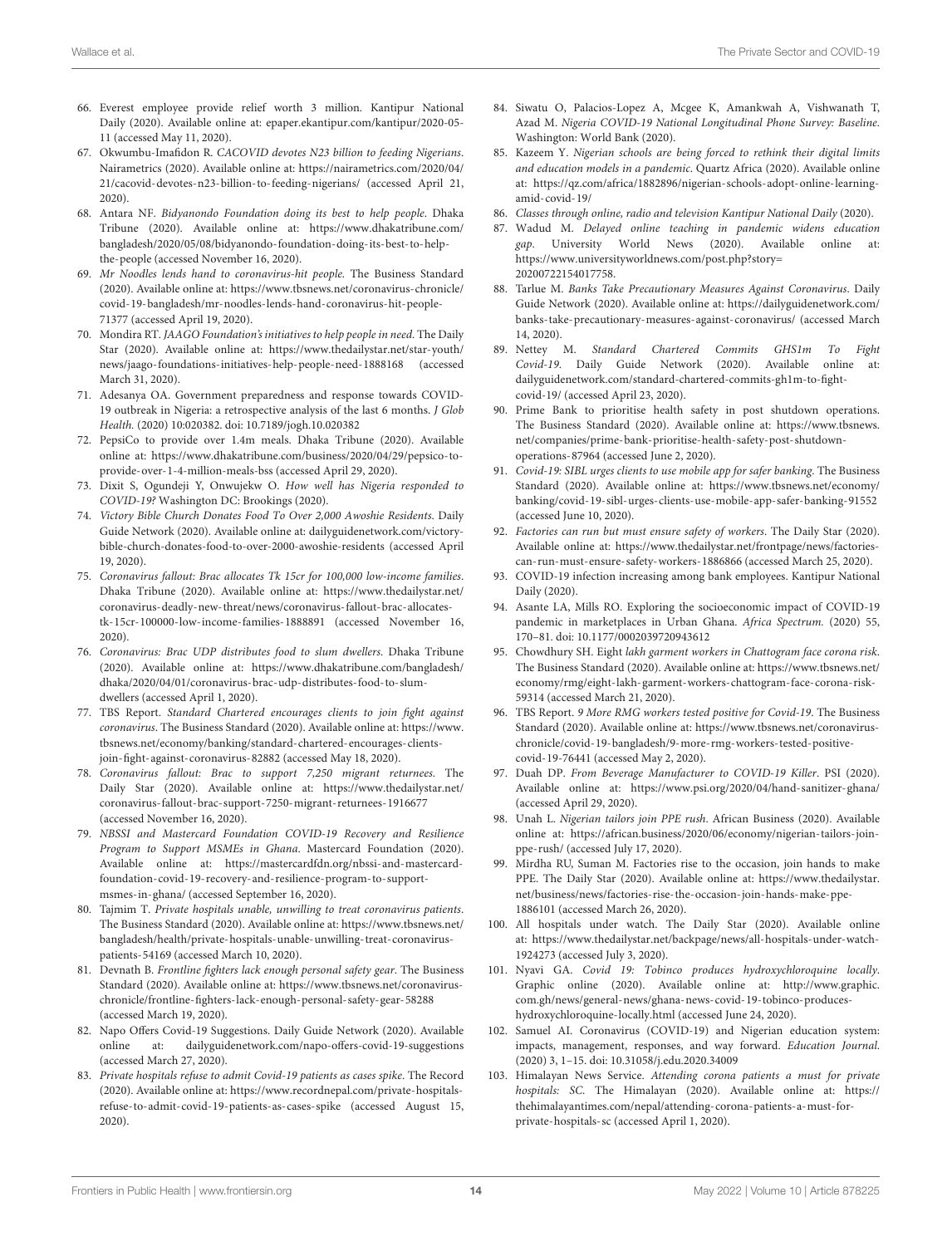- <span id="page-14-13"></span>104. Private hospitals start treating COVID-19 patients. Kantipur National Daily (2020). Available online at: ekantipur.com/news/2020/08/27/15984929785017749.html (accessed August 17, 2020).
- 105. Seven private Laboratories Get Approval to Commence COVID-19 Testing in Lagos. Lagos State Government Official Web Portal (2020). Available online at: [https://health.lagosstate.gov.ng/2020/06/30/seven-private-laboratories](https://health.lagosstate.gov.ng/2020/06/30/seven-private-laboratories-get-approval-to-commence-covid-19-testing-in-lagos/)[get-approval-to-commence-covid-19-testing-in-lagos/](https://health.lagosstate.gov.ng/2020/06/30/seven-private-laboratories-get-approval-to-commence-covid-19-testing-in-lagos/) (accessed June 30, 2020).
- <span id="page-14-38"></span>106. Ministry of Health. National Guidelines for Laboratory Testing and Reporting on Respiratory Infections. Accra: Government of Ghana (2020).
- <span id="page-14-4"></span>107. Government of Bangladesh. Bangladesh Preparedness and Response Plan for COVID-19. Dhaka: Ministry of Health and Family Welfare (2020).
- <span id="page-14-5"></span>108. Four Khulna pvt hospitals to ready Covid-19 units. The Business Standard (2020). Available online at: [https://www.tbsnews.net/coronavirus-chronicle/](https://www.tbsnews.net/coronavirus-chronicle/covid-19-bangladesh/four-khulna-pvt-hospitals-ready-covid-19-units-102598) [covid-19-bangladesh/four-khulna-pvt-hospitals-ready-covid-19-units-](https://www.tbsnews.net/coronavirus-chronicle/covid-19-bangladesh/four-khulna-pvt-hospitals-ready-covid-19-units-102598)[102598](https://www.tbsnews.net/coronavirus-chronicle/covid-19-bangladesh/four-khulna-pvt-hospitals-ready-covid-19-units-102598) (accessed July 6, 2020).
- <span id="page-14-0"></span>109. Multi-sector collaboration in Nigeria's COVID-19 Response. Geneva: Health Cluster, World Health Organisation (2020).
- <span id="page-14-1"></span>110. Ministry of Finance and Economic Planning. Ghana Covid-19 Alleviation and Revitalization of Enterprises Support: Ghana CARES OBTAATANPA Programme. Accra: MOFEP (2020).
- <span id="page-14-2"></span>111. Ministry of Health. National Strategic COVID-19 Response Plan: July 2020- Dec 2021. Accra: Government of Ghana (2020).
- <span id="page-14-3"></span>112. NCDC. National Strategy to Scale Up Access to Coronavirus Disease Testing in Nigeria. Abuja: Nigeria Centre for Disease Control (2020).
- <span id="page-14-6"></span>113. Ministry of Health and Population. Health Sector Emergency Response Plan COVID-19. Kathmandu: Government of Nepal (2020).
- <span id="page-14-7"></span>114. Letter regarding one door system in relief distribution (2020).
- <span id="page-14-8"></span>115. Sajida Foundation to provide 10,000 personal protective equipments. The Business Standard (2020). Available online at: [https://www.tbsnews.](https://www.tbsnews.net/coronavirus-chronicle/sajida-foundation-provide-10000-personal-protective-equipments-59272) [net/coronavirus-chronicle/sajida-foundation-provide-10000-personal](https://www.tbsnews.net/coronavirus-chronicle/sajida-foundation-provide-10000-personal-protective-equipments-59272)[protective-equipments-59272](https://www.tbsnews.net/coronavirus-chronicle/sajida-foundation-provide-10000-personal-protective-equipments-59272) (accessed March 21, 2020).
- <span id="page-14-9"></span>116. Government of Nepal. Health Sector Emergency Response Plan. Kathmandu: Nibistry of Health and Population, Government of Nepal (2020).
- <span id="page-14-10"></span>117. Health Frontier Saving Lives Against Coronavirus Oppong Nkrumah. Daily Guide (2020). Available online at: dailyguidenetwork.com/health-frontiersaving-lives-against-coronavirus-oppong-nkrumah (accessed October 5, 2020).
- <span id="page-14-11"></span>118. Zipline Ghana Begin Emergency Delivery Of Covid-19 Test Samples. Daily Guide Network (2020). Available online at: dailyguidenetwork.com/ziplineghana-begin-emergency-delivery-of-covid-19-test-samples (accessed April 20, 2020).
- <span id="page-14-12"></span>119. COVID-19: LCB partners GHS to disinfect hotels used as quarantine centers. Graphic Online (2020). Available online at: [https://www.graphic.com.gh/](https://www.graphic.com.gh/news/general-news/covid-19-lcb-partners-ghs-to-disinfect-hotels-used-as-quarantine-centers.html) [news/general-news/covid-19-lcb-partners-ghs-to-disinfect-hotels-used](https://www.graphic.com.gh/news/general-news/covid-19-lcb-partners-ghs-to-disinfect-hotels-used-as-quarantine-centers.html)[as-quarantine-centers.html](https://www.graphic.com.gh/news/general-news/covid-19-lcb-partners-ghs-to-disinfect-hotels-used-as-quarantine-centers.html) (accessed April 11, 2020).
- <span id="page-14-14"></span>120. Four Jashore hospitals ready to provide Covid-19 treatment. The Business Standard (2020). Available online at: [https://www.tbsnews.net/coronavirus](https://www.tbsnews.net/coronavirus-chronicle/covid-19-bangladesh/four-jashore-hospitals-ready-provide-covid-19-treatment)[chronicle/covid-19-bangladesh/four-jashore-hospitals-ready-provide](https://www.tbsnews.net/coronavirus-chronicle/covid-19-bangladesh/four-jashore-hospitals-ready-provide-covid-19-treatment)[covid-19-treatment](https://www.tbsnews.net/coronavirus-chronicle/covid-19-bangladesh/four-jashore-hospitals-ready-provide-covid-19-treatment) (accessed April 22, 2020).
- <span id="page-14-15"></span>121. Government of Nepal. Regarding implementation of decision of Government of Nepal (To all local levels) Ministry of Federal Affairs and General Administration (2020).
- <span id="page-14-16"></span>122. Himalayan News Service. Govt scraps contract with Omni Group. The Himalayan (2020). Available online at: thehimalayantimes.com/nepal/govtscraps-contract-with-omni-group (accessed April 2, 2020).
- <span id="page-14-17"></span>123. 20 laboratories interested to provide PCR test service. Online Khabar (2020). Available online at: http://www.onlinekhabar.com/www.onlinekhabar.com/2020/06/872654 (accessed June 12, 2020).
- <span id="page-14-18"></span>124. Rayamajhee B, Pokhrel A, Syangtan G, Khadka S, Lama B, Rawal LB, et al. How well the government of nepal is responding to covid-19? an experience from a resource-limited country to confront unprecedented pandemic. Front Public Health. (2021) 9:597808. doi: [10.3389/fpubh.2021.597808](https://doi.org/10.3389/fpubh.2021.597808)
- <span id="page-14-19"></span>125. Gonoshasthaya develops 'simple, cheap, effective' Coronavirus test system. The Business Standard (2020). Available online at: [https://www.tbsnews.net/](https://www.tbsnews.net/coronavirus-chronicle/gonoshasthaya-develops-simple-cheap-effective-coronavirus-test-system-58171)

[coronavirus-chronicle/gonoshasthaya-develops-simple-cheap-effective](https://www.tbsnews.net/coronavirus-chronicle/gonoshasthaya-develops-simple-cheap-effective-coronavirus-test-system-58171)[coronavirus-test-system-58171](https://www.tbsnews.net/coronavirus-chronicle/gonoshasthaya-develops-simple-cheap-effective-coronavirus-test-system-58171) (accessed March 18, 2020).

- <span id="page-14-20"></span>126. Cousins S. Bangladesh's Covid-19 testing criticised. Financial Express (2020). Available online at: [https://thefinancialexpress.com.bd/views/bangladeshs](https://thefinancialexpress.com.bd/views/bangladeshs-covid-19-testing-criticised-1598716273)[covid-19-testing-criticised-1598716273](https://thefinancialexpress.com.bd/views/bangladeshs-covid-19-testing-criticised-1598716273) (accessed August 29, 2020)
- 127. Cousins S. Bangladesh's COVID-19 testing criticised. Lancet. (2020) 396:591. doi: [10.1016/S0140-6736\(20\)31819-5](https://doi.org/10.1016/S0140-6736(20)31819-5)
- <span id="page-14-21"></span>128. Adejoro L. Lagos' laboratories accredited for COVID-19 testing charge extra fees ranging from N10,000 to N50,000. Punch Healthwise (2020). Available online at: [https://healthwise.punchng.com/lagos-laboratories-accredited](https://healthwise.punchng.com/lagos-laboratories-accredited-for-covid-19-testing-charge-extra-fees-ranging-from-n10000-to-n50000/)[for-covid-19-testing-charge-extra-fees-ranging-from-n10000-to-n50000/](https://healthwise.punchng.com/lagos-laboratories-accredited-for-covid-19-testing-charge-extra-fees-ranging-from-n10000-to-n50000/) (accessed July 12, 2020).
- <span id="page-14-22"></span>129. Price Hike of Mask, Sanitiser: 27 businesses in and around Dhaka fined. The Daily Star (2020). Available online at: [https://www.thedailystar.net/](https://www.thedailystar.net/city/news/27-businesses-and-around-dhaka-fined-1879129) [city/news/27-businesses-and-around-dhaka-fined-1879129](https://www.thedailystar.net/city/news/27-businesses-and-around-dhaka-fined-1879129) (accessed November 15, 2020).
- <span id="page-14-23"></span>130. pharmacies fined for selling masks, sanitisers at hiked price. The Business Standard (2020). Available online at: [https://www.tbsnews.net/bangladesh/](https://www.tbsnews.net/bangladesh/crime/rab-raids-pharmacies-overcharging-complaints-54331) [crime/rab-raids-pharmacies-overcharging-complaints-54331](https://www.tbsnews.net/bangladesh/crime/rab-raids-pharmacies-overcharging-complaints-54331) (accessed March 10, 2020).
- <span id="page-14-24"></span>131. Private hospitals say, they can not treat patient with the fee decided by government. Kantipur National daily (2020). Available online at: [https://](https://ekantipur.com/news/2020/08/14/159736622035647359.html) [ekantipur.com/news/2020/08/14/159736622035647359.html](https://ekantipur.com/news/2020/08/14/159736622035647359.html) (accessed August 14, 2020).
- <span id="page-14-25"></span>132. Private laboratories allowed to perform PCR Test. Kantipur National Daily (2020). Available online at: epaper.ekantipur.com/kantipur/2020-06- 15 (accessed June 15, 2020).
- <span id="page-14-26"></span>133. private labs in Kathmandu defy govt ceiling on PCR test charge. Online Khabar (2020). Available online at: [https://english.onlinekhabar.com/8](https://english.onlinekhabar.com/8-private-labs-in-kathmandu-defy-govt-ceiling-on-pcr-test-charge.html) [private-labs-in-kathmandu-defy-govt-ceiling-on-pcr-test-charge.html](https://english.onlinekhabar.com/8-private-labs-in-kathmandu-defy-govt-ceiling-on-pcr-test-charge.html) (accessed September 28, 2020).
- <span id="page-14-27"></span>134. Govt warns labs against overcharging for PCR test. The Himalayan (2020). Available online at: [https://thehimalayantimes.com/kathmandu/govt](https://thehimalayantimes.com/kathmandu/govt-warns-labs-against-overcharging-for-pcr-test)[warns-labs-against-overcharging-for-pcr-test](https://thehimalayantimes.com/kathmandu/govt-warns-labs-against-overcharging-for-pcr-test) (accessed April 28, 2020).
- <span id="page-14-28"></span>135. FDA Ghana. Guidelines for the registration of homemade face masks. Accra: Food and Drugs Authority, Government of Ghana (2020).
- <span id="page-14-29"></span>136. Karim R. Substandard PPE floods Dhaka's markets. The Business Standard (2020). Available online at: [https://www.tbsnews.net/coronavirus-chronicle/](https://www.tbsnews.net/coronavirus-chronicle/covid-19-bangladesh/substandard-ppe-floods-dhakas-markets-64042) [covid-19-bangladesh/substandard-ppe-floods-dhakas-markets-64042](https://www.tbsnews.net/coronavirus-chronicle/covid-19-bangladesh/substandard-ppe-floods-dhakas-markets-64042) (accessed April 2, 2020).
- <span id="page-14-30"></span>137. Nyabor J. Techiman: Husband and wife arrested for producing fake hand sanitizers. CitiNewsroom (2020). Available online at: [https://citinewsroom.](https://citinewsroom.com/2020/03/techiman-husband-and-wife-arrested-for-producing-fake-hand-sanitizers/) [com/2020/03/techiman-husband-and-wife-arrested-for-producing-fake](https://citinewsroom.com/2020/03/techiman-husband-and-wife-arrested-for-producing-fake-hand-sanitizers/)[hand-sanitizers/](https://citinewsroom.com/2020/03/techiman-husband-and-wife-arrested-for-producing-fake-hand-sanitizers/) (accessed March 27, 2020).
- <span id="page-14-31"></span>138. Himalayan News Service. Government to sell 1.2 million confiscated masks. The Himalayan Times Daily (2020). Available online at: thehimalayantimes.com/nepal/govt-to-sell-1-2-million-confiscated-masks (accessed March 17, 2020).
- <span id="page-14-32"></span>139. Consul for Kyrgyzstan Agrawal arrested for black-marketing thermal gun. The Himalayan (2020). Available online at: [https://thehimalayantimes.com/](https://thehimalayantimes.com/kathmandu/consul-for-kyrgyzstan-agrawal-arrested-for-black-marketing-thermal-gun) [kathmandu/consul-for-kyrgyzstan-agrawal-arrested-for-black-marketing](https://thehimalayantimes.com/kathmandu/consul-for-kyrgyzstan-agrawal-arrested-for-black-marketing-thermal-gun)[thermal-gunh](https://thehimalayantimes.com/kathmandu/consul-for-kyrgyzstan-agrawal-arrested-for-black-marketing-thermal-gun)ttps://thehimalayantimes.com/kathmandu/consul-forkyrgyzstan-agrawal-arrested-for-black-marketing-thermal-gun (accessed April 8, 2020).
- <span id="page-14-33"></span>140. Okertchiri JA. The FDA seizes fake covid-19 drug. Daily Guide network (2020). Available online at: dailyguidenetwork.com/fda-seizes-fake-covid-19-drugs (accessed June 30, 2020).
- <span id="page-14-34"></span>141. Ghana Education Service. Guidelines for school re-opening during covid-19. Accra: Government of Ghana (2020).
- <span id="page-14-35"></span>142. Osei B. Suame Market Goes Double-Track. Daily Guide Network (2020). Available online at: dailyguidenetwork.com/suame-market-goes-doubletrack/ (accessed April 23, 2020).
- <span id="page-14-36"></span>143. Awuah IFJ. PZ Traders Undergo Covid-19 Test. Daily Guide Network (2020). Available online at: dailyguidenetwork.com/pz-traders-undergo-covid-19 test (accessed April 28, 2020).
- <span id="page-14-37"></span>144. Bassey J. Lagos accredits more private hospitals for testing, treatment of COVID-19. Business Day (2020). Available online at: [https://businessday.](https://businessday.ng/coronavirus/article/lagos-accredits-more-private-hospitals-for-testing-treatment-of-covid-19/)